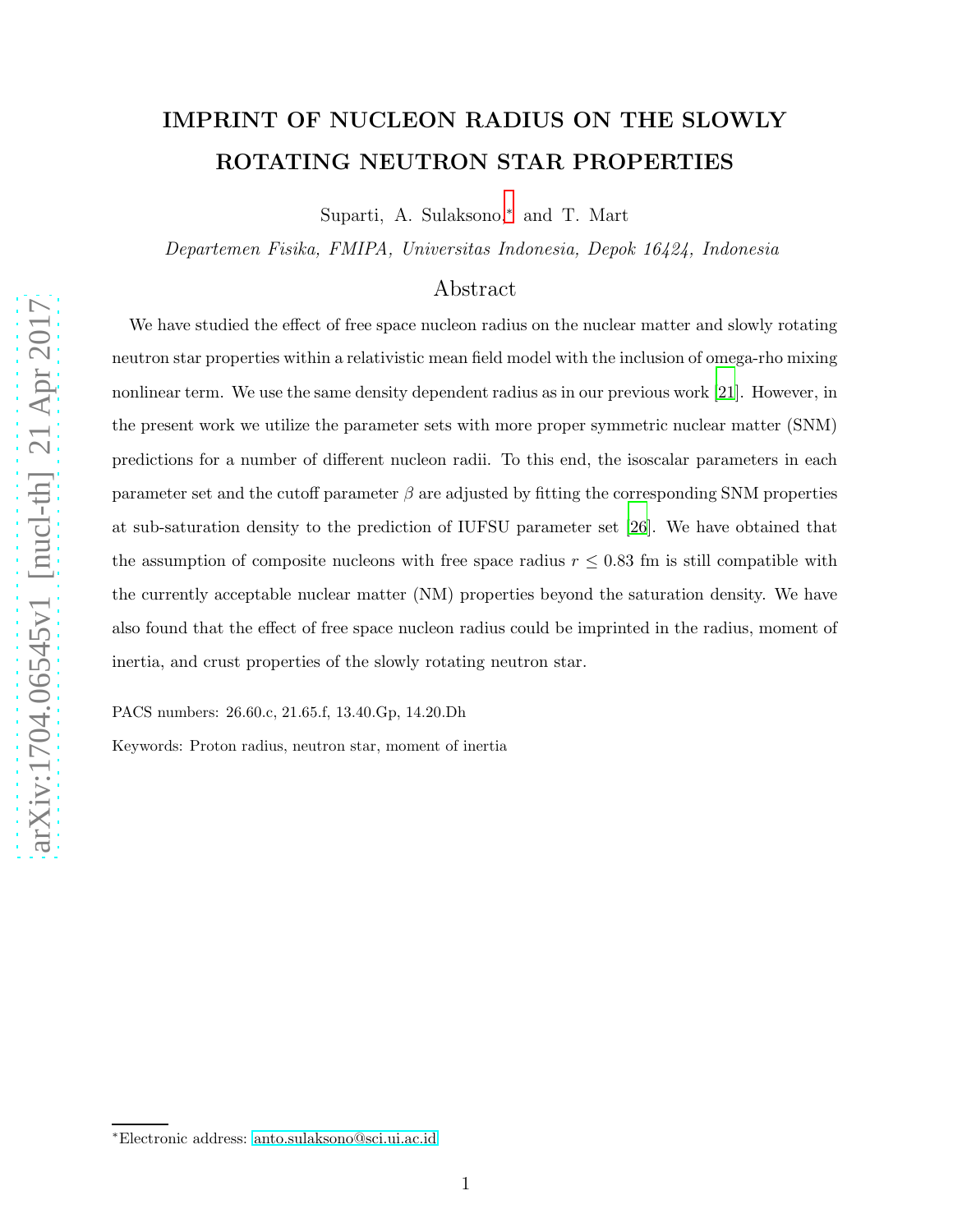## I. INTRODUCTION

Recent analysis on the mass distribution of a number of pulsars with secure mass measurement has confirmed that  $M \sim 2.1 M_\odot$  provides an established lower bound value on the maximum mass  $(M_{\text{max}})$  of neutron star (NS) [\[1](#page-12-0)]. The evidence of massive NS with accurate measurement was obtained through the recent observations of J1614-2230 pulsar from the Shapiro delay [\[2](#page-12-1)] and J0348+0432 pulsar from the gravitational redshift of its white dwarf companion [\[3](#page-12-2)]. The corresponding J1614-2230 and J0348+0432 pulsar masses are  $1.97 \pm 0.04$   $M_{\odot}$  and  $2.01 \pm 0.04$   $M_{\odot}$ , respectively. However, up to now, the analysis methods used to extract the NS radii from observational data still suffer from high uncertainty [\[4](#page-12-3)[–12\]](#page-12-4). Within the framework of general relativity and assuming that baryons are point-like particles (see Ref. [\[13](#page-12-5)] and references therein) theoretical prediction of a  $1.5M_{\odot}$  NS yields a radius between 10-15 km. At this stage we need to note that although the large NS radii are not totally excluded by astrophysical observations, they are incompatible with experimental data and standard many body calculations (see Ref. [\[14\]](#page-12-6) and the references therein).

Uncertainties in the equation of state (EOS) due to the poorly known density dependence of symmetry energy  $S(\rho)$  significantly affect the transition properties between the core and the crust of NS. Note that the symmetry energy  $S(\rho)$  is the energy difference between the SNM and the pure neutron matter (PNM) at a fixed baryon density  $\rho$ . Although  $S(\rho)$ is experimentally well determined at the saturation density  $\rho_0$ , the value of its slope L at  $\rho_0$ , which controls the properties of neutron-rich matter at the crust-core transition region, is still uncertain. The values of core-crust transition density  $\rho_t$  and proton fraction  $Y_p$ around  $\rho_t$  are both linearly anti-correlated to L. However, the pressure at the transition density,  $P_t$ , does not show a similar behavior (see Ref. [\[15\]](#page-12-7) and references therein). Note also that a recent systematic study on the corelation of NS radii with L and the slope of NM incompressibility in a wide range of NS EOS has been just performed and reported in Ref. [\[16\]](#page-13-2). Further discussions of the correlations of NS core-crust properties with L predicted by different methods can be also found in Ref. [\[17\]](#page-13-3) and the references therein. Furthermore, the uncertainties in NS radii and crust properties due to the limited knowledge of EOS have been also discussed recently in Ref. [\[18](#page-13-4)].

Concerning the NS crust, a recent study by Delsate *et al.* [\[14\]](#page-12-6) has shown the necessity to treat all regions of NS within the same nuclear model to ensure that the EOS is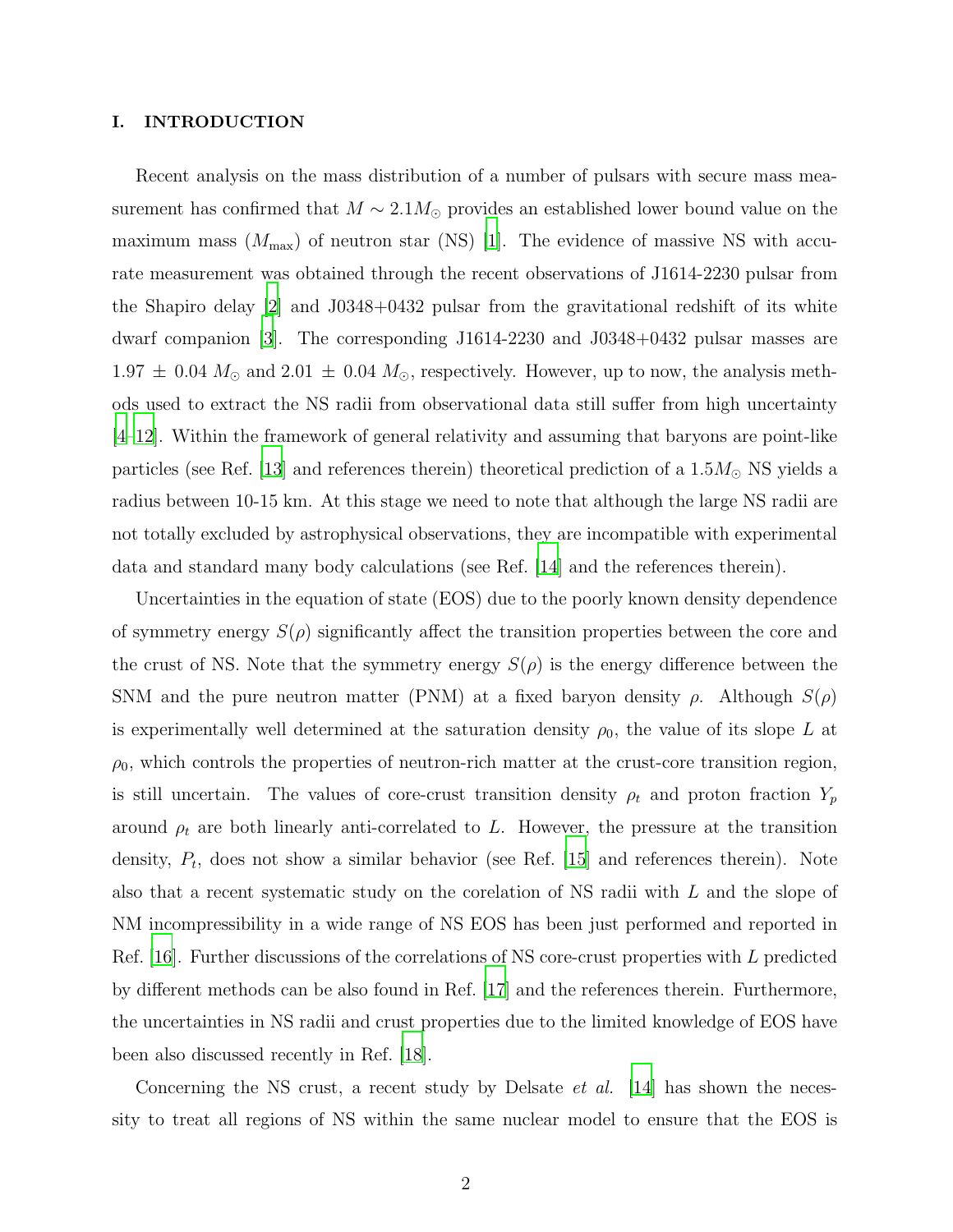thermodynamically consistent. Furthermore, they have suggested that the role of neutron superfluidity in core could be more important than before, because they have found that the neutron superfluidity in the crust of an NS does not carry enough angular momentum to explain the giant frequency glitches in the Vela pulsar. Piekarewicz  $et.al.$  [\[15\]](#page-12-7) also explored the possibility that uncertainties in the NS EOS can provide a sufficient flexibility for the construction of models that predict a large thickness and moment of inertia of the NS crust. They obtained fractional moments of inertia as large as 7 % for the NSs with masses below 1.6  $M_{\odot}$ . They also found that if the neutron-skin thickness of <sup>208</sup>Pb were in the range of 0.20 - 0.26 fm, sufficiently large transition pressures could be generated to explain the large Vela glitches without requiring additional angular-momentum beyond that confined to the solid crust [\[15\]](#page-12-7).

On the other hand, it has been reported in Ref. [\[19\]](#page-13-5) that if the equation of state is trusted up to the nuclear saturation density, measurement of the moment of inertia of PSR J0737- 3039A will place absolute bounds on the corresponding radius within  $\pm 1$  km. However, it seems that the authors of Ref. [\[19\]](#page-13-5) did not analyze the full range of possible EOSs. Steiner et al. [\[20](#page-13-6)] performed a systematic assessment of models for the EOS of dense matter in the context of recent neutron star mass and radius measurements. They have shown that the currently available neutron star mass and radius measurements might provide a strong constraint on the moment of inertia, tidal deformabilities, and crust thicknesses. Furthermore, a measurement of the moment of inertia of PSR J0737-3039A with a 10 % error, without any other information from observations, will constrain the EOS over a range of densities to within 50 - 60  $\%$ . Therefore, the radius determination solely from the corresponding measurements can be less stringent. The result of the moment of inertia of PSR J0737-3039A measurement can be expected within the next five years.

The proton charge radius extracted from recent muonic hydrogen Lamb shift measurements is significantly smaller than that extracted from atomic hydrogen and electron scattering measurements [\[21](#page-13-0)]. The discrepancy has become known as the proton radius puzzle (see, e.g., Refs. [\[22,](#page-13-7) [23\]](#page-13-8) and references therein for the current status of this puzzle). So far, in the standard picture of NM and NSM the baryons have been assumed to be point particles. A number of studies of the nucleon radius effect on NM and NS properties have been previously performed, e.g., in Refs. [\[21,](#page-13-0) [24](#page-13-9), [25](#page-13-10)]. However, a more quantitative study of the effect of nucleon radius on NM and NS properties by comparing the predictions with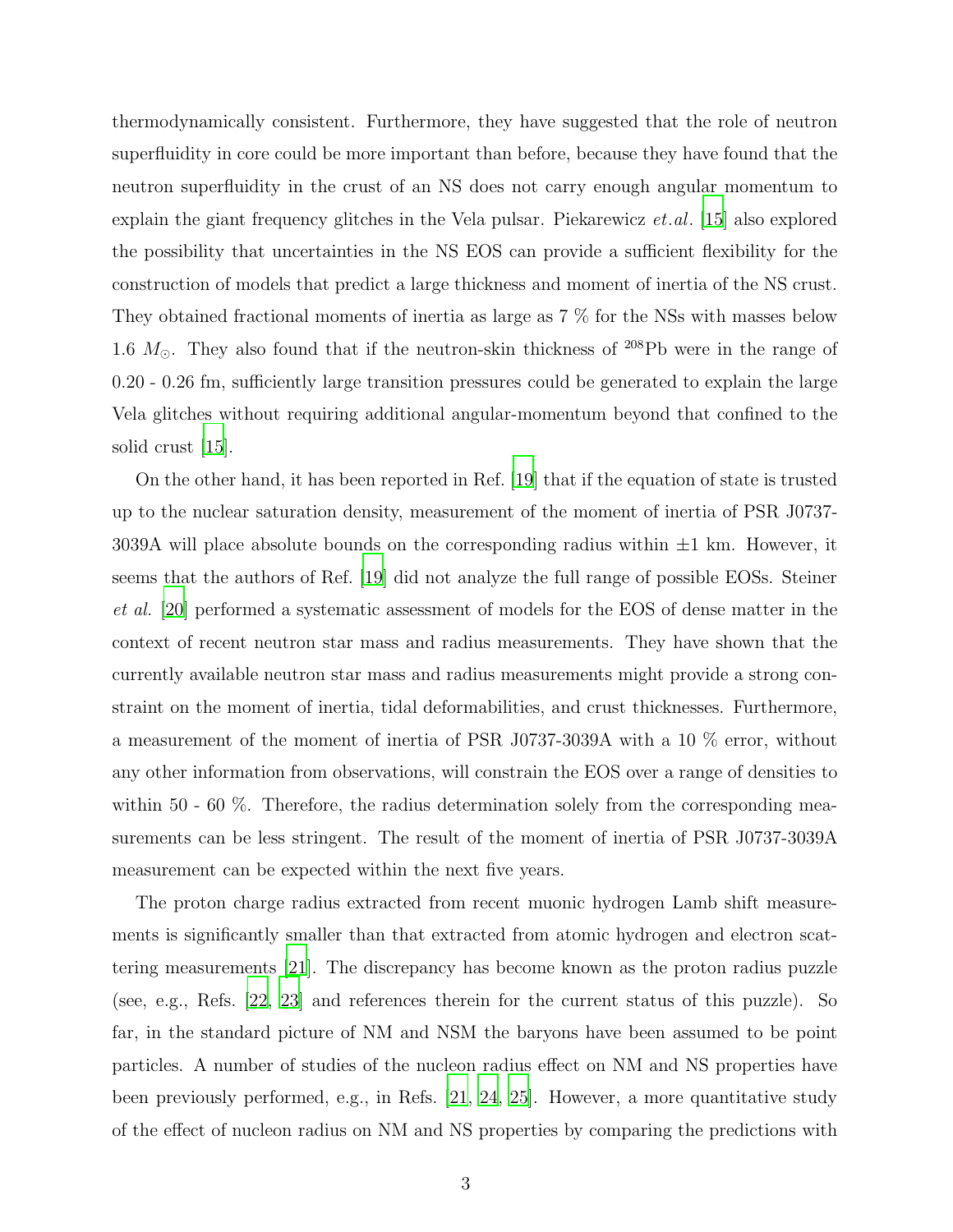experimental and observational data has not yet been done. Furthermore, by considering the rapid progress in observational and theoretical studies in the field of NM and NS it is expected that the uncetainty in NS EOS can be significantly reduced within the next few years. Therefore, it is obvious that a quantitative study of the impact of the nucleon radius on NM and NS properties becomes timely and necessary.

In this paper, we report on the result of our study on the effect of free space nucleon radius on the NM and slowly rotating NS properties within a relativistic mean field (RMF) model with the inclusion of omega-rho mixing nonlinear term. In the calculation we use the same density dependent radius as in our previous work [\[21\]](#page-13-0). However, different from the previous work, where the IUFSU parameter set [\[26\]](#page-13-1) along with a fixed cutoff parameter  $\beta$  were used, in the present work we generate a number of parameter sets for the RMF model with different values of free space nucleon radius  $r$  by adjusting the parameters of isoscalar and cutoff  $\beta$ , so that the SNM properties at saturation density coincide with the ones predicted by the IUFSU parameter set [\[26\]](#page-13-1).

In Sec. [II](#page-3-0) we briefly discuss the formalism used to calculate the EOS and the slowly rotating NS properties. In Sec. [III](#page-7-0) we present the results and discuss their consequence. We will conclude our findings in Sec. [IV.](#page-11-0)

## <span id="page-3-0"></span>II. FORMALISM

In this section we briefly discuss the formalism used to calculate the EOS of NM and NS matter with taking into account the nucleon excluded volume effect. We also present the formalism used to calculate the properties of slowly rotating NS.

## A. Matters with nucleon excluded volume effect

Based on the RMF model the energy density of matter consisting of leptons and composite nucleons with a radius r can be written as  $[21, 24, 25]$  $[21, 24, 25]$  $[21, 24, 25]$ 

<span id="page-3-1"></span>
$$
\epsilon = \mathcal{A}[\epsilon_p^k + \epsilon_n^k] + \epsilon_e^k + \epsilon_\mu^k + \epsilon_M(\omega, \sigma, \rho)
$$
  
+  $g_\omega \omega_0(\rho_p + \rho_n) + \frac{1}{2}g_\rho b_0(\rho_p - \rho_n).$  (1)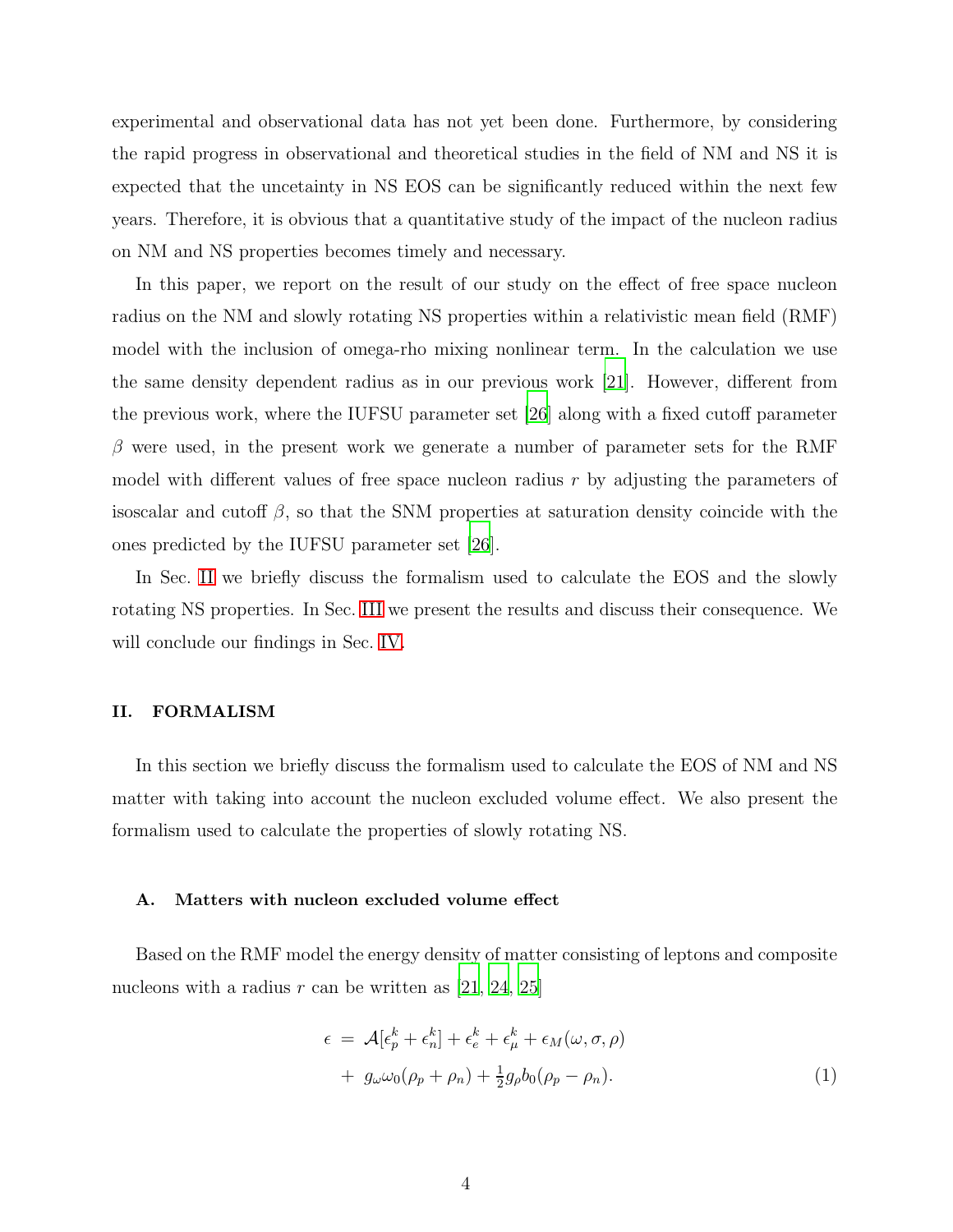In Eq. [\(1\)](#page-3-1)  $\epsilon_M$  is the total energy density of  $\sigma$ ,  $\omega$  and  $\rho$  mesons, including the  $\sigma$ ,  $\omega$  and  $\rho$ - $\sigma$ mixing nonlinear contributions, where the explicit form reads

$$
\epsilon_M = \epsilon_M^{\text{linear}} + \frac{1}{3}b_2\sigma^3 + \frac{1}{4}b_3\sigma^4
$$

$$
- \frac{1}{4}c_3\omega^4 - \Lambda_v g^2_\rho g^2_\omega \rho^2 \omega^2. \tag{2}
$$

The coupling constants of  $\omega$ -,  $\sigma$ -, and  $\rho$ -meson are denoted by  $g_{\omega}$ ,  $g_{\sigma}$  and  $g_{\rho}$ , respectively, whereas the corresponding meson fields are denoted by  $\omega$ ,  $\sigma$  and  $\rho$ , respectively. The excluded volume effect enters into the model through the normalization constant  $\mathcal{A}$ , which is defined as [\[21,](#page-13-0) [24,](#page-13-9) [25](#page-13-10)]

$$
\mathcal{A} \equiv \frac{1}{1 + V_p \bar{\rho}_p + V_n \bar{\rho}_n}.
$$
\n(3)

Here  $V_p$  and  $V_n$  denote the volumes of proton and neutron, respectively. The point particle kinetic energy of degenerate Fermi gas is

$$
\epsilon_i^k = \frac{2}{(2\pi)^3} \int d^3 \vec{k} (k^2 + m_i^*)^{1/2} \theta(k - k_F). \tag{4}
$$

In the case of non-interacting lepton the effective mass  $m_i^* = m_i$ , whereas in the case of interacting nucleon  $m_i^* = m_i - g_{\sigma}\sigma$ , where for lepton  $i = e, \mu$  and for nucleon  $i = p, n$ . Here, the proton (or neutron) and the corresponding scalar densities read

$$
\rho_i = \mathcal{A}\bar{\rho}_i \ , \ \ \rho_{s,i} = \mathcal{A}\bar{\rho}_{s,i} \tag{5}
$$

where  $\bar{\rho}_i$  and  $\bar{\rho}_{s,i}$  are the the corresponding point particle densities. To simplify the calculation, we assume that  $V_p \approx V_n \equiv V_N$  where  $V_N = \frac{4}{3}$  $\frac{4}{3}\pi r^3$ , with r denotes the nucleon radius. The pressure of matter can be obtained from Eq. [\(1\)](#page-3-1) by using the thermodynamics relation

$$
P = \rho^2 \frac{d(\epsilon/\rho)}{d\rho}.
$$
\n(6)

The proton or neutron chemical potential can be obtained from

<span id="page-4-0"></span>
$$
\mu_i = E_{F,i}^* + V_i P_i' + g_\omega \omega_0 + \alpha_i \frac{1}{2} g_\rho b_0,\tag{7}
$$

where  $\alpha_i = 1$  for proton and  $\alpha_i = -1$  for neutron. Furthermore,  $E_{F,i}^* = (k_{F,i}^2 + m_i^{*2})^{1/2}$ . In Eq. [\(7\)](#page-4-0) the function  $P'_i$  $e_i'$  is defined as

$$
P'_{i} = \frac{1}{12\pi^{2}} \left[ E_{F,i}^{*} k_{F,i} (E_{F,i}^{*2} - \frac{5}{2} m_{i}^{*2}) + \frac{3}{2} m_{i}^{*4} \log \left( \frac{k_{F,i} + E_{F,i}^{*}}{m_{i}^{*}} \right) \right].
$$
 (8)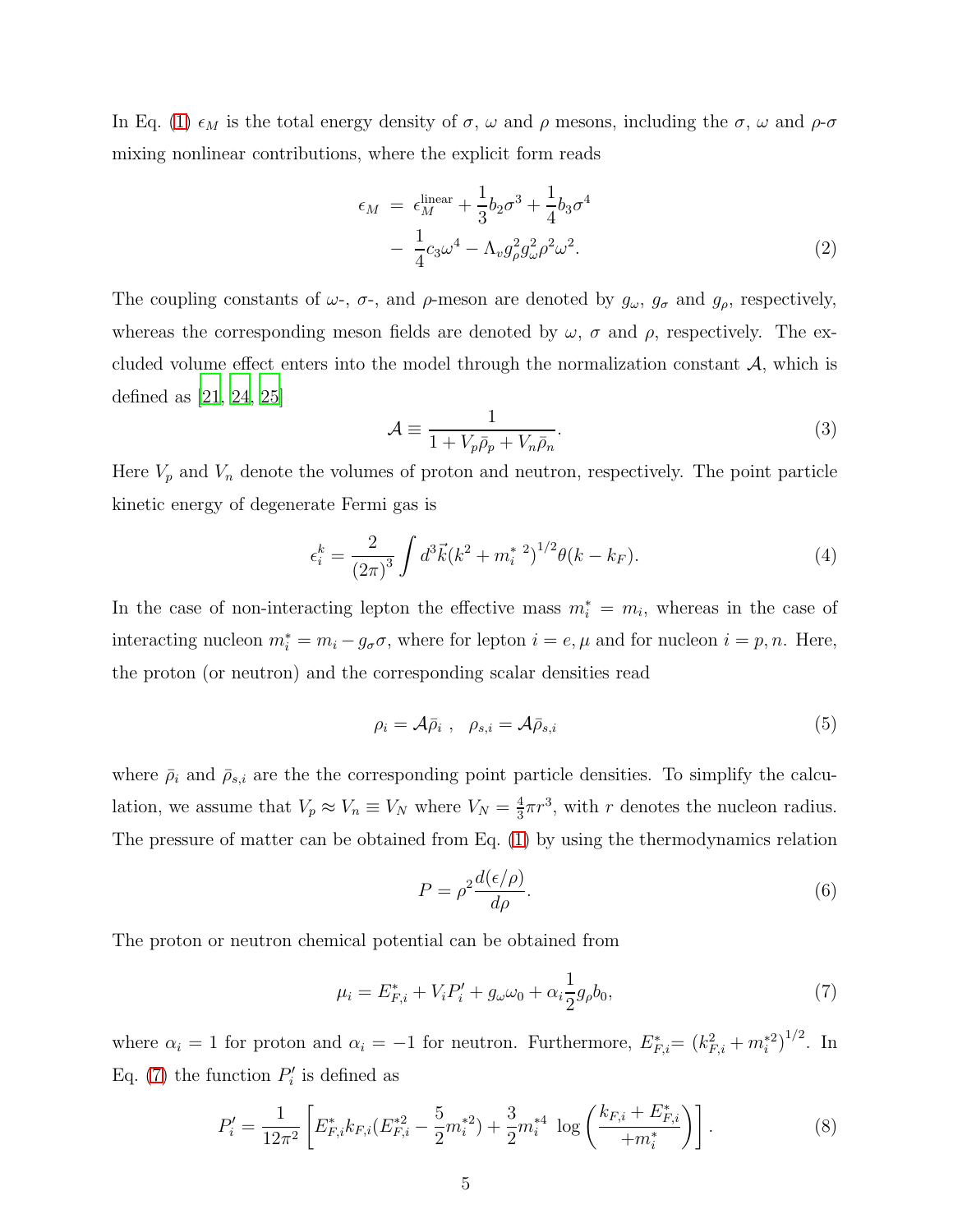Different from the quark meson coupling model, where the density dependent of nucleon radius  $r(\rho)$  can be directly obtained from the model [\[32,](#page-13-11) [33\]](#page-13-12), in the RMF model one should use a phenomenological form of  $r(\rho)$  proposed in Ref. [\[21](#page-13-0)], i.e.,

<span id="page-5-1"></span>
$$
r(\rho) = r \left[ 1 + \beta \left( \frac{\rho}{\rho_0} \right)^2 \right]^{-\gamma}, \qquad (9)
$$

where  $\gamma$  is taken equal to 2 in our calculation, while  $\rho = \rho_p + \rho_n$  and  $\rho_0$  is the SNM saturation density. The physical reason of choosing the form of  $r(\rho)$  and its relation to the quark meson coupling model has been already discussed in Ref. [\[21\]](#page-13-0). However, unlike in Ref [\[21\]](#page-13-0), where a fixed cutoff  $\beta$  and the IUFSU parameter set [\[26](#page-13-1)] were used, in this work we generate different parameter sets of the RMF model with different values of  $r$  by adjusting the isoscalar parameters and  $\beta$ , such that the SNM properties at sub-saturation density coincide with those predicted by the IUFSU parameter set [\[26\]](#page-13-1). For the isovector parameter set we simply take the IUFSU parameter set. In this way we can get more reasonable SNM and PNM properties at saturation density  $\rho_0$  than in the case of our previous work [\[21\]](#page-13-0).

The values of RMF parameters used in the present work are listed in Table [I.](#page-6-0) Except for the value of  $b_2$  in the case of  $r = 1$  fm, it is obvious that the SNM properties at saturation force the isoscalar parameters of the model, such as  $g_{\sigma}$ ,  $g_{\omega}$ ,  $b_2$ ,  $b_3$  and  $c_3$ , to increase, as the nucleon radius  $r$  increases. It can be also seen in Fig. [1](#page-14-0) that there exists a rather unintuitive relation between the nucleon radius r and the cutoff parameter  $\beta$ , where  $\beta$  increases with r but only up to  $r = 0.5$  fm and decreases for  $r \ge 0.5$  fm. This result indicates that for nucleons with  $r \geq 0.5$  fm the density dependent  $r(\rho)$  is less compressed as r increases.

#### B. Slowly rotating neutron stars

To calculate the NS properties, we start with the line element of slowly rotating NS [\[35\]](#page-13-13),

<span id="page-5-0"></span>
$$
ds2 = -e2ν dt2 + e2λ dr + r2 (dθ2 + sin2θ dφ2)
$$
  
- 2ω(r) r<sup>2</sup> sin<sup>2</sup> θ dt dφ, (10)

where  $\omega(r)$  accounts for the frame-dragging effect. From the definition of  $\bar{\omega}(r) \equiv \Omega - \omega(r)$ , it is apparent that the line element given in Eq. [\(10\)](#page-5-0) is only correct up to order of  $\Omega$ . This slowly rotating approximation means that the star retains its spherical geometry, since the centrifugal deformation is considered to be at the order of  $\Omega^2$  [\[35\]](#page-13-13). Solving the Einstein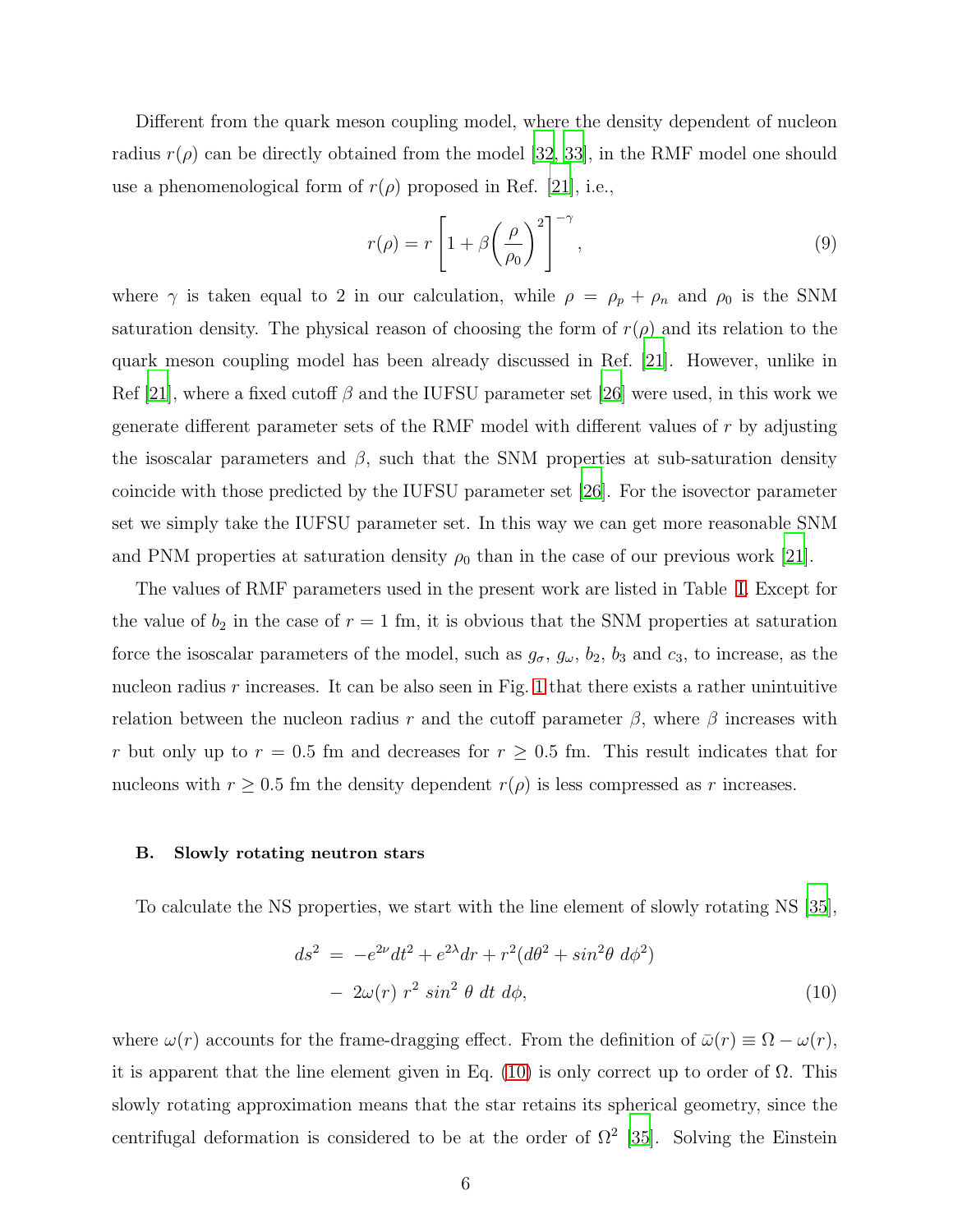<span id="page-6-0"></span>TABLE I: RMF parameters for different values of the nucleon radius  $r$  used in this work obtained from fit. The values of isovector parameter were fixed to the values of the IUFSU parameter set  $(r = 0$  fm), whereas the isoscalar parameters and  $\beta$  were varied during the fit process. In the last line f (c) indicates that the parameters were fitted (fixed).

| $r$ (fm)     | $g_{\sigma}$ | $g_\omega$ | $b_2$ (MeV) | $b_3$     | $c_3$  | $\beta$                  | $g_{\rho}$   | $\Lambda_v$  |
|--------------|--------------|------------|-------------|-----------|--------|--------------------------|--------------|--------------|
| $\theta$     | 9.97         | 13.03      | $-1675.88$  | 0.48      | 144.22 | $\overline{\phantom{a}}$ | 13.59        | 0.046        |
| 0.4          | 9.95         | 12.98      | $-1723.3$   | $-2.0$    | 146.70 | 0.013                    | 13.59        | 0.046        |
| 0.67         | 9.91         | 12.81      | $-1950.0$   | $-15.324$ | 130.0  | 0.011                    | 13.59        | 0.046        |
| 0.83         | 10.35        | 13.59      | $-1850.0$   | $-20.80$  | 190.0  | 0.009                    | 13.59        | 0.046        |
| 1.00         | 11.28        | 15.27      | $-1720.4$   | $-24.0$   | 399.68 | 0.0076                   | 13.59        | 0.046        |
| $\mathbf{c}$ | f            | f          | f           | f         | f      | f                        | $\mathbf{c}$ | $\mathbf{c}$ |

equation by means of this metric and assuming that the NS matter is a perfect fluid, one can obtain the Tolman-Oppenhaimer-Volkoff (TOV) equation

<span id="page-6-1"></span>
$$
\frac{dm}{dr} = 4\pi\epsilon r^2,
$$
\n
$$
\frac{dp}{dr} = -G\frac{\epsilon m}{r^2}\left(1 + \frac{p}{\epsilon}\right)\left(1 + \frac{4\pi r^3 p}{m}\right)\left(1 - \frac{2Gm}{r}\right)^{-1},
$$
\n(11)

with the  $\nu$  function in metric obeys the first order ordinary differential equation as

$$
\frac{d\nu}{dr} = G \frac{m + 4\pi r^3 p}{r(r - 2Gm)},\tag{12}
$$

and  $\bar{\omega}$  function obeys the second order ordinary differential equation as

<span id="page-6-2"></span>
$$
\frac{1}{r^4}\frac{d}{dr}\left[r^4e^{-\nu}(1-\frac{2Gm}{r})^{1/2}\bar{\omega}\right]+\frac{4}{r^4}\left[\frac{d}{dr}e^{-\nu}(1-\frac{2Gm}{r})^{1/2}\right]\bar{\omega}=0.\tag{13}
$$

Using the NS EOS  $P = P(\epsilon)$  calculated by means of the method given in the previous subsection, Eqs. [\(11\)](#page-6-1)-[\(13\)](#page-6-2) can be numerically integrated by utilizing a standard method. Since at  $r = R$  (the star radius),  $d\bar{\omega}/dr = 6GI\Omega/R^4$ , the moment of inertia I can be obtained from Eq. [\(13\)](#page-6-2).

Note that to obtain the EOS of NS matter, we assume that the corresponding matter is neutral and obey the  $\beta$  stability condition. Furthermore, it is well known that the NS can be divided into two regions, i.e., the crust and core, with different compositions, particle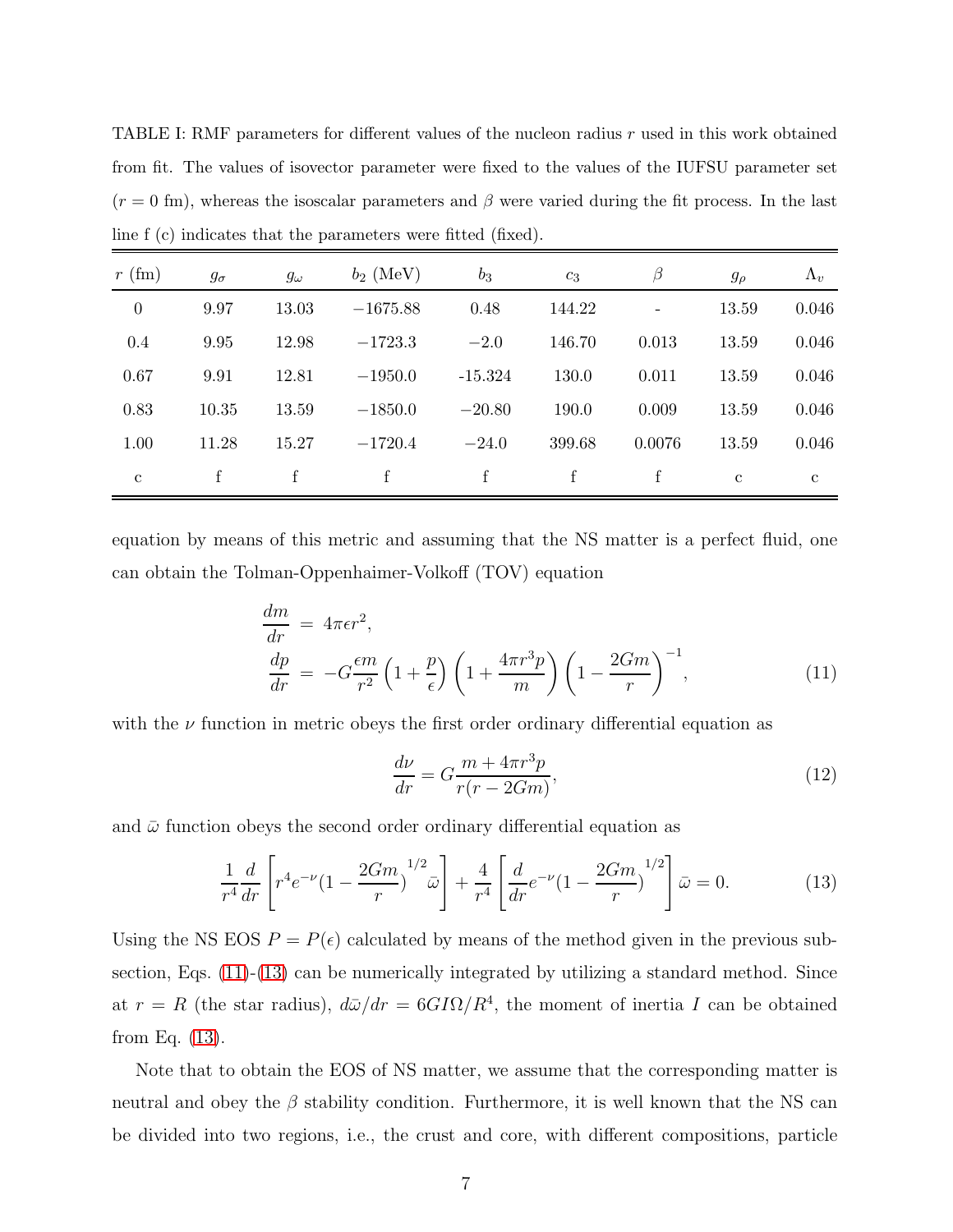distributions, and density ranges. In the present work, we use the crust EOS calculated by Miyatsu *et al.* [\[34\]](#page-13-14), while for the core EOS we use the one obtained from the RMF model with the inclusion of omega-rho mixing nonlinear term (FSU type), which is generally formulated in the previous subsection. It is important to emphasize here that we still do not use a unified core and crust EOS. The effect of a unified core-crust EOS can be considered as a further correction in the crust properties. To determine the core-crust transition density, we use one of the standard methods i.e., random phase approximation (RPA) method by assuming all involving particles in RMF model are point particles (see for example Ref. [\[36\]](#page-13-15) for the details of the method) for all parameter sets used. Including the effect of free space radius of nucleon in the used RPA method might lead to a further correction in the crust properties. In this work we also exclude the exotic constituent of matter, such as hyperons, since their coupling constants are quite uncertain. The global effect of this contribution can be expected to decrease the NS maximum mass and to affect the crust properties.

#### <span id="page-7-0"></span>III. RESULTS AND DISCUSSIONS

In this section, we show that the SNM and PNM EOSs of the system consisting of composite nucleons with  $r \leq 0.83$  fm, calculated by using the RMF model, are still compatible with the currently acceptable NM properties. We also discuss the imprint effect of finite nucleon radius on the NM in the slowly rotating NS properties.

## A. Impact of the nucleon radius on the nuclear matter properties

The binding energy per nucleon  $(E/N)$  as a function of the nuclear matter density along with the pressure as a function of the ratio between nucleon and nuclear saturation densities, i.e.,  $\rho_N$  and  $\rho_0$ , at moderate density region for SNM with  $0 < r < 1$  fm are shown in the upper and lower panels of Fig. [2.](#page-15-0) It can be seen in Fig. [2b](#page-15-0) that at  $\rho_0$  the SNM  $E/N$ obtained from all parameter sets, with different free space nucleon radii  $r$ , are in agreement with the experimental data and the prediction of IUFSU parameter set (in the figure, it is indicated by the curve with  $r = 0.0$  fm). Furthermore, up to twice the saturation density, they are also compatible with the result extracted from FOPI data [\[28\]](#page-13-16). This result can be understood because we have fitted the isoscalar parameters of the corresponding parameter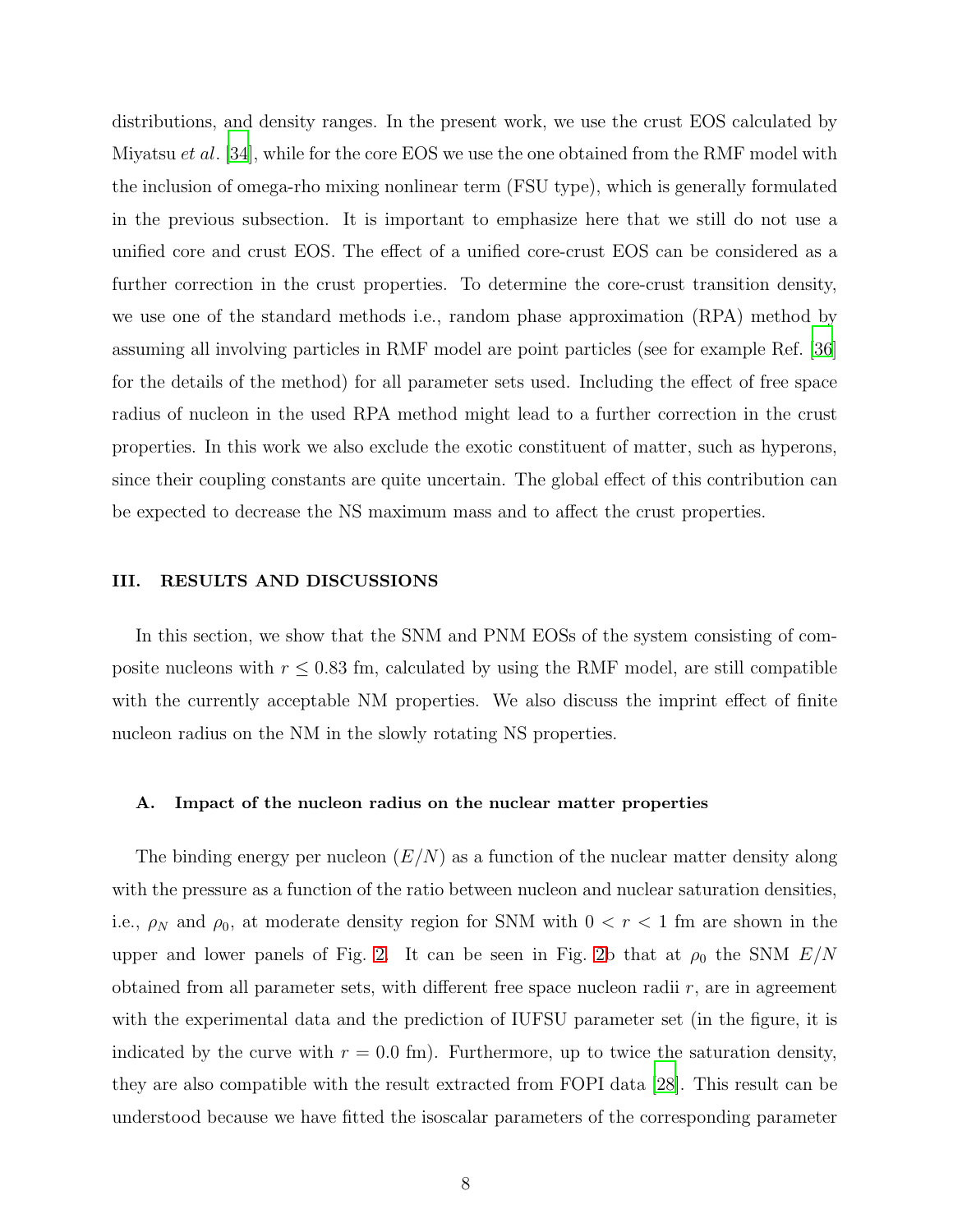set with  $r \neq 0$  in order that the binding energies in the vicinity of  $\rho_0$  are compatible with those predicted by the IUFSU parameter set. The difference in the binding energies starts to appear as  $\rho_N \gtrsim 0.7$  fm<sup>-3</sup>. However, it can be observed in Fig. [2a](#page-15-0) that the effect of nucleon radius appears significantly to soften the EOS (the pressure-density relation) as  $\rho_N \gtrsim 2 \rho_0$ . To be more precise, the EOS becomes softer as the radius  $r$  increases. The extracted SNM EOS from heavy ion experimental data of Danielewicz et al. [\[27\]](#page-13-17) provides a quite stringent upper-bound of r, i.e.,  $r \leq 0.83$  fm.

The binding energy per neutron  $(E/N)$  as a function of the density at very low density along with the pressure as a function of the ratio between nucleon and nuclear saturation densities for pure neutron matter (PNM) with  $0 < r < 1$  fm are shown in the upper and lower panels of Fig. [3.](#page-16-0) Figure [3a](#page-16-0) clearly displays that only the EOS with  $r \leq 0.83$  fm would be compatible with the extracted soft PNM EOS of Danielewicz *et al.* [\[27](#page-13-17)]. This result is clearly consistent with the one obtained in the case of SNM. However, as shown in Fig. [3b](#page-16-0), the PNM binding energy at very low density obtained in the present work and the one obtained with  $r = 0.0$  fm (the IUFSU parameter set) seem to be somewhat stiffer than the recent result obtained from the chiral effective field theory calculation [\[31\]](#page-13-18). We need to note here that the problem at very low density in the PNM originates from the isovector parameter used in the calculation, instead from the excluded volume effect. In the present work, we have only used the parameter given in the IUFSU parameter set. We also note that the IUFSU PNM EOS at very low densities is not compatible with the one given in Ref. [\[31](#page-13-18)]. The problem in PNM EOS might be remedied by fitting the isovector parameters to the data given in Ref. [\[31\]](#page-13-18). This will be the topic of our future investigation. At this stage, we might conclude that the EOS of the system consisting of composite nucleons is still compatible with the currently acceptable NM properties.

On the other hand, the existence of the upper-bound of nucleon radius would become very interesting if we relate it to the recent analyses on the proton charge radius extraction from the proton scattering data [\[22,](#page-13-7) [23\]](#page-13-8). We note that these analyses are compatible with the recent muonic hydrogen result, i.e.,  $r_p = 0.84$  fm [\[29](#page-13-19), [30\]](#page-13-20). Therefore, the imprint of nucleon radius in the NM will shed a new light on the proton radius puzzle.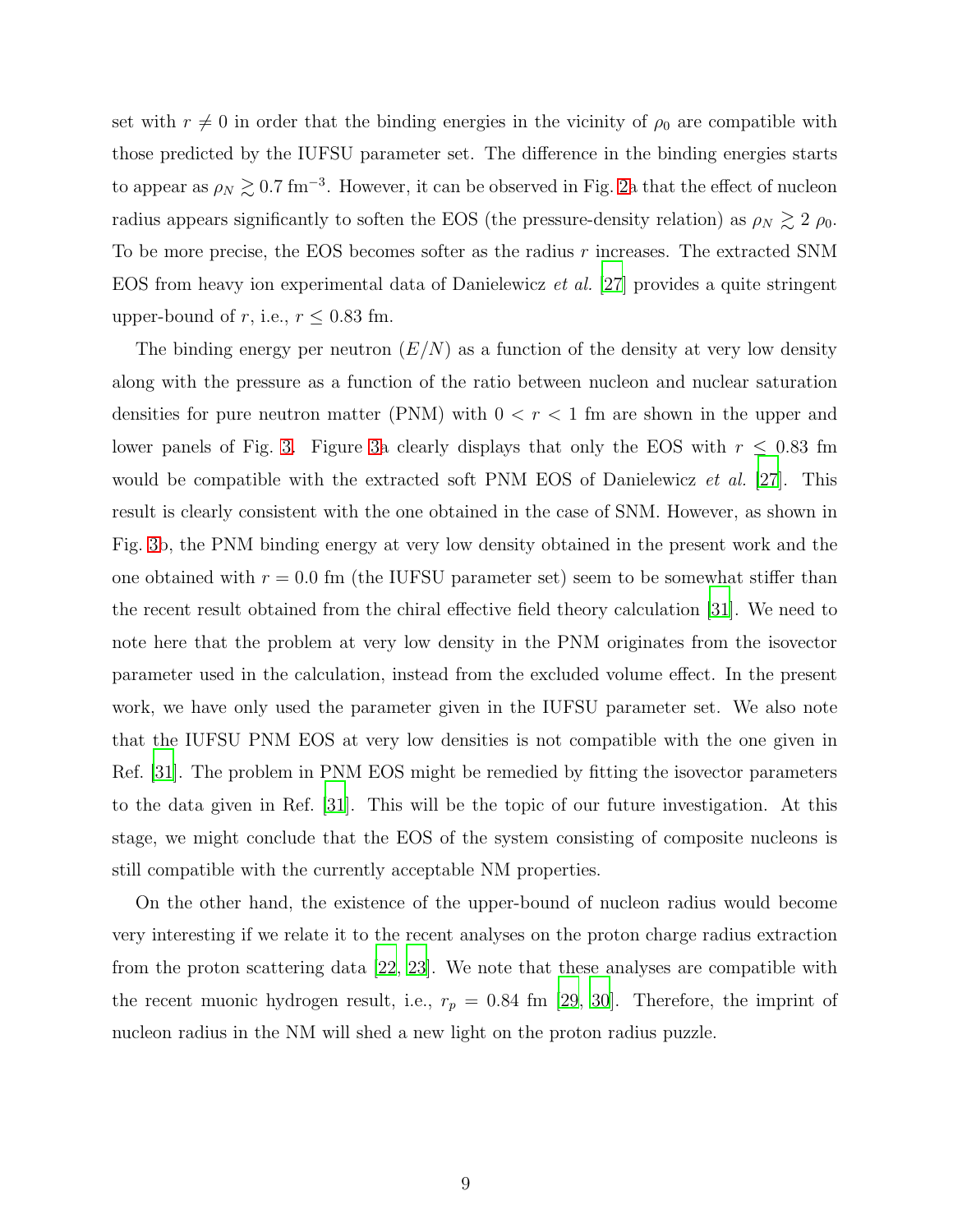#### B. Impact of the nucleon excluded volume on the neutron star properties

Here we discuss how the effect of free space nucleon radius is imprinted in the slowly rotating NS properties, such as the mass-radius relation, the NS moment of inertia and the crust properties.

Figure [4](#page-17-0) displays the NS mass-radius, NS mass-central pressure, and NS matter EOS relations. From Fig. [4c](#page-17-0) it appears that the nucleon radius  $r$  does not significantly affect the maximum mass of NS. However, as the nucleon radius r increases, the NS radius also increases. A more significant effect appears for  $r \gtrsim 0.4$  fm. In the case of  $r = 0.83$  fm, the radius of canonical NS becomes very large, i.e.,  $R_{1.4M_{\odot}} \approx 15.5$  km. The fact that the NS consisting of composite nucleons with large nucleon radius yields also a large NS radius can be understood by observing the relation between the NS central pressure  $P_c$  and the NS mass  $M$  as well as the NS matter EOS shown in Figs. [4b](#page-17-0) and [4a](#page-17-0), respectively.

From Fig. [4b](#page-17-0) it is clear that for a large nucleon radius  $r$  the NS mass  $M$  increases faster as the central pressure  $P_c$  increases. This phenomenon originates from the fact that the NS matter with relatively low pressure but large nucleon radius has a relatively stiffer EOS, whereas the EOS becomes relatively softer as soon as the pressure gets high.

Furthermore, at relatively high pressure the softness difference of the corresponding NS matter with difference  $r$  is not too significant. This result is quite different from the one found in the case of point particle NS matter predicted by the standard parameter sets (IUFSU [\[26\]](#page-13-1), NL3 [\[38\]](#page-13-21), and FSU [\[37](#page-13-22)]), as shown in Fig. [5,](#page-18-0) where the role of high pressure NS matter EOS of each corresponding parameter set is very significant. Therefore, the insensitivity of maximum mass and the strong dependence of the predicted NS radius on the free space nucleon radius originate mainly from the interplay between the contribution of relatively stiff EOS at low pressure and the contribution of relatively soft EOS at high pressure. To check the role of NS matter EOS at relatively low pressure, we plot the effect of  $\gamma$  variation in the NS mass-radius relation for free space radii  $r = 0.67$  fm (Fig. [6\)](#page-19-0) and  $r = 0.83$  fm (Fig. [7\)](#page-20-0). It is obvious that the smaller  $\gamma$  corresponds to the stiffer EOS at low density or low pressure. The significance of the effect depends on the value of nucleon free space radius r and it is obvious that the effect becomes more significant as the nucleon radius r gets larger. This result indicates that for this particular form of  $r(\rho)$  [Eq. [\(9\)](#page-5-1)] the predicted NS maximum mass is also sensitive to the value of  $\gamma$ , whereas the predicted NS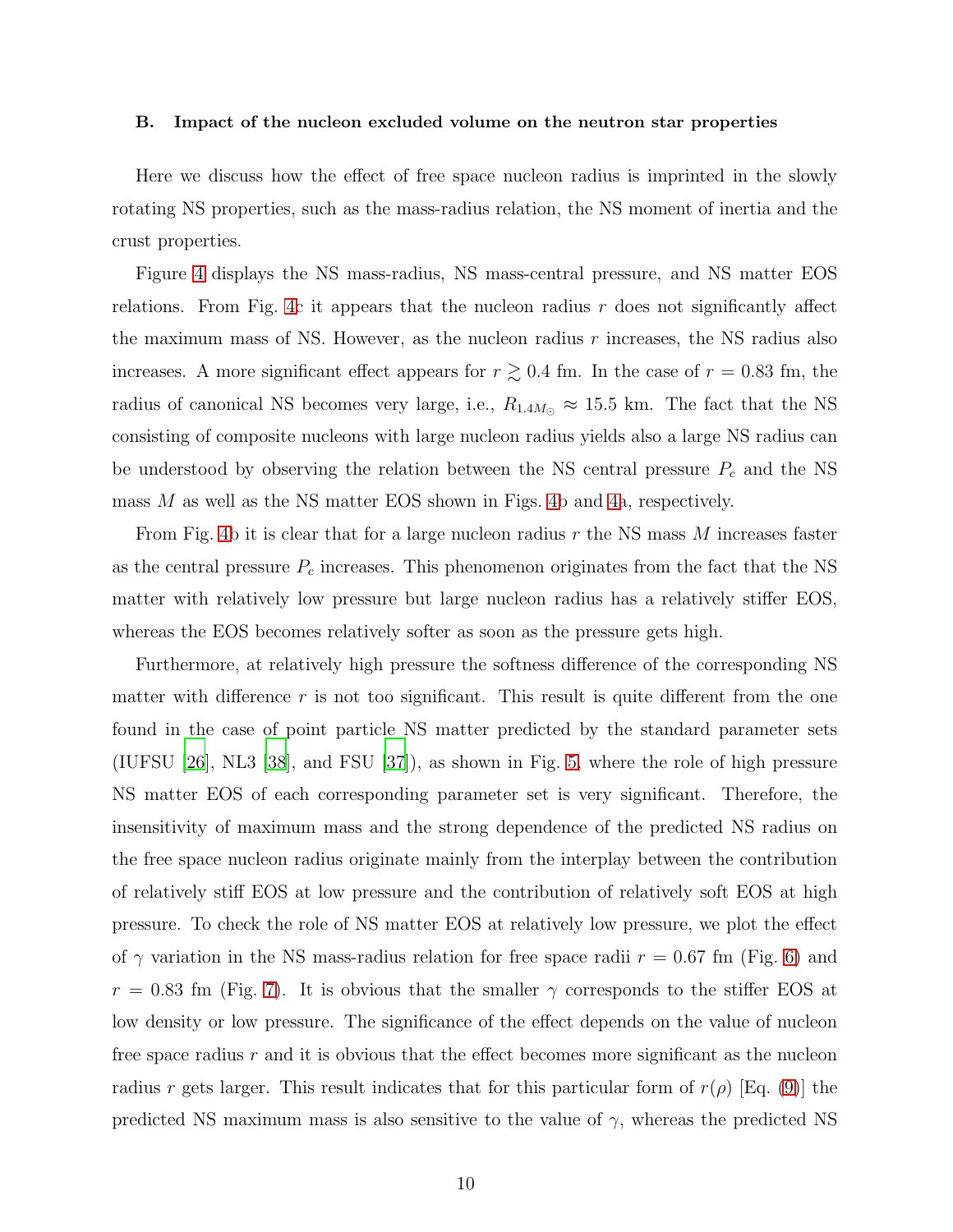radius depends significantly on the free space nucleon radius r. This result corroborates the finding of Ref. [\[21](#page-13-0)]. We also need to point out here that the forms of function  $r(\rho)$  are not all causal. We have checked a number of different forms of  $r(\rho)$  that are causal and mimic the behavior of  $r(\rho)$  as predicted by the quark meson coupling model [\[32,](#page-13-11) [33](#page-13-12)], and found that the larger r corresponds to the larger NS radius. However, we still believe that the question of the existence of  $r(\rho)$  that leads to a decreasing NS radii with increasing r is still open. We defer this problem to the future investigation.

In Fig. [8b](#page-21-0), we show the non linear correlation between nucleon radius and the canonical NS radius  $R_{1.4M_{\odot}}$  as well as the maximum mass radius  $M_{\text{max}}$ . These correlations emphasize that the effect of free space nucleon radius  $r$  in matter is significantly imprinted in the NS radius  $R$ , especially for a relatively large  $r$ . Therefore, it is also interesting to see the effect of nucleon radius variation on the NS moment of inertia.

Figure [8a](#page-21-0) shows that the effect of larger NS radius  $R$  on the moment of inertia I becomes significant only for  $r \geq 0.7$  fm. It is clear that the moments of inertia I calculated with  $r = 0$  and  $r = 0.83$  fm differ significantly. In fact, the maximum I in both cases differ by  $\approx 1.4 \times 10^{45}$  g cm<sup>2</sup> or the corresponding ratio is  $\approx 0.64$ . Figure [8c](#page-21-0) shows the moment of inertia I as a function of NS radius R for  $M = 1.338M_{\odot}$ . The variation of I as a result of the variation of nucleon radius  $r$  can be estimated by projecting the dependency of  $R$  on  $r$ as shown in Fig. [8b](#page-21-0). In the latter we can clearly see that the difference in  $R$  turns out to be more than 1 km. Therefore, if the uncertainty problem of the NS EOS had been solved and a precise measurement of the PSR J0737-3039A moment of inertia would exist in the future, the corresponding measurement could be used to provide a more stringent constraint on the free space radius of nucleon.

In addition, we also show the predictions for the NS crust properties, such as the ratio of the crust mass  $M_{cr}$  to the NS mass M as a function of M in Fig. [9a](#page-22-0), the ratio of crust moment of inertia  $I_{cr}$  to the NS moment of inertia I as a function of M in Fig. [9b](#page-22-0), as well as the crust thickness  $(\Delta R)_{\text{cr}}$  as a function of M in Fig. [9c](#page-22-0). It is obvious that the impact of free space nucleon radius  $r$  in the NS crust properties is quite significant, i.e., increasing the radius r will increase the thickness, mass and moment of inertia of the NS. The effect starts globally to appear at  $r \gtrsim 0.4$  fm. Compared to the one calculated with  $r = 0$ , the crust thickness  $\Delta R_{cr}$  calculated with  $r = 0.83$  fm differs by about 1 km, whereas the variance in the moment of inertia ratio  $I_{cr}/I$  of the two cases is almost 50 %. From Fig. [9b](#page-22-0) we can also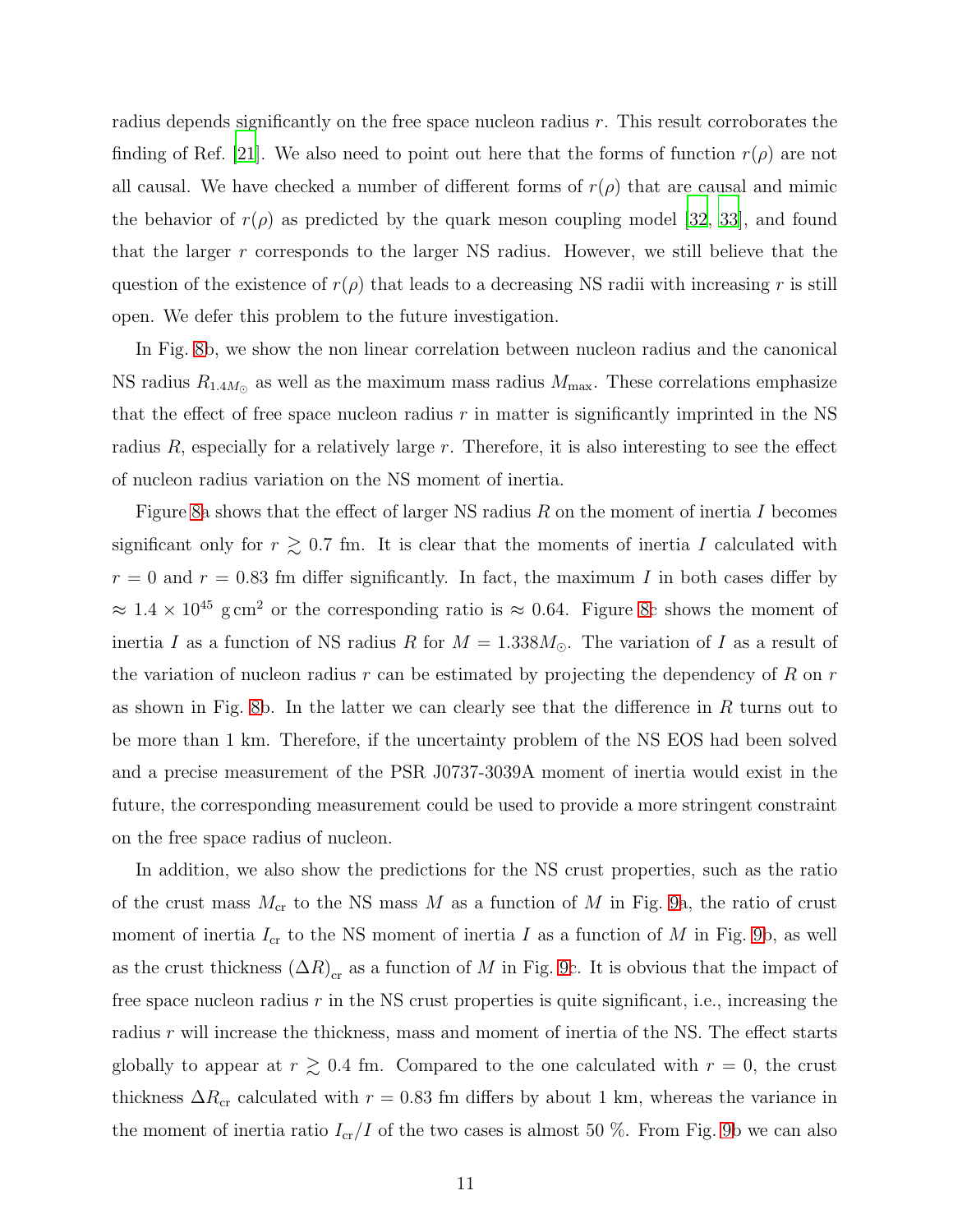observe that the difference in the calculated  $M_{cr}/M$  of the two cases is nearly 40 %.

The findings reported in Refs. [\[14](#page-12-6)] and [\[15\]](#page-12-7) are also important to discuss here. By assuming that only neutron superfluid in the NS is responsible for the observed giant glitches, the authors of Ref. [\[14\]](#page-12-6) obtained a constraint on the  $I_{cr}/I$  of Vela pulsar (B0833-45), which is shown in Fig. [9a](#page-22-0). By using a different mean field model than the one used here and considering the unified core-crust of EOS as well as the crust superfluid contribution, they obtained from this constraint that the mass of the Vela pulsar would be  $M \simeq 0.66 M_{\odot}$  at most. However the corresponding mass is too low and it is not compatible with the one predicted from the cooling simulation of Vela pulsar [\[40](#page-14-1)]. On the other hand, the authors of Ref. [\[15\]](#page-12-7) have shown that by using the EOS analysis that predicts the neutron-skin thickness between 0.2 fm and 0.26 fm, the Vela glitches can be explained for NS with M  $= 1.6$  M<sub>☉</sub> by taking the current uncertainties in NM  $S(\rho)$  into account. Finally, Fig. [9a](#page-22-0) indicates that by using the IUFSU parameter set, but disregarding the unified core-crust EOS and the superfluidity in crust, the obtained EOS  $(r = 0)$  predicts a Vela pulsar mass of  $\simeq 0.5 M_{\odot}$ , but if the nucleon radius r increases to 0.83 fm, then the predicted Vela pulsar mass increases to  $\sim 0.9M_{\odot}$ . This estimate shows roughly that the effect of non zero free space nucleon radius could be also imprinted in the Vela pulsar glitches observation.

## <span id="page-11-0"></span>IV. SUMMARY AND CONCLUSION

We have studied the effect of free space nucleon radius on the NM and slowly rotating NS properties within an RMF model with the inclusion of omega-rho mixing nonlinear term. Although we used the same density dependent radius as in our previous work, the present work utilized the parameter sets of an RMF model with different values of composite nucleon radius r obtained by adjusting the isoscalar and  $\beta$  parameters. The adjustment was performed, so that the SNM properties at sub-saturation density coincide with the prediction of the IUFSU parameter set [\[26\]](#page-13-1). We have obtained that the composite nucleons with free space radius  $r \neq 0$  still produce the acceptable NM properties in the vicinity of saturation density. Experimental data of SNM and PNM at moderate densities from Danielewicz et al. provide an upper limit to the free space nucleon radius, i.e.,  $r = 0.83$  fm. This value is close to the one obtained in the recent analysis of proton charge radius extraction from the proton scattering data [\[22,](#page-13-7) [23](#page-13-8)]. In view of this, the imprint of nucleon radius in the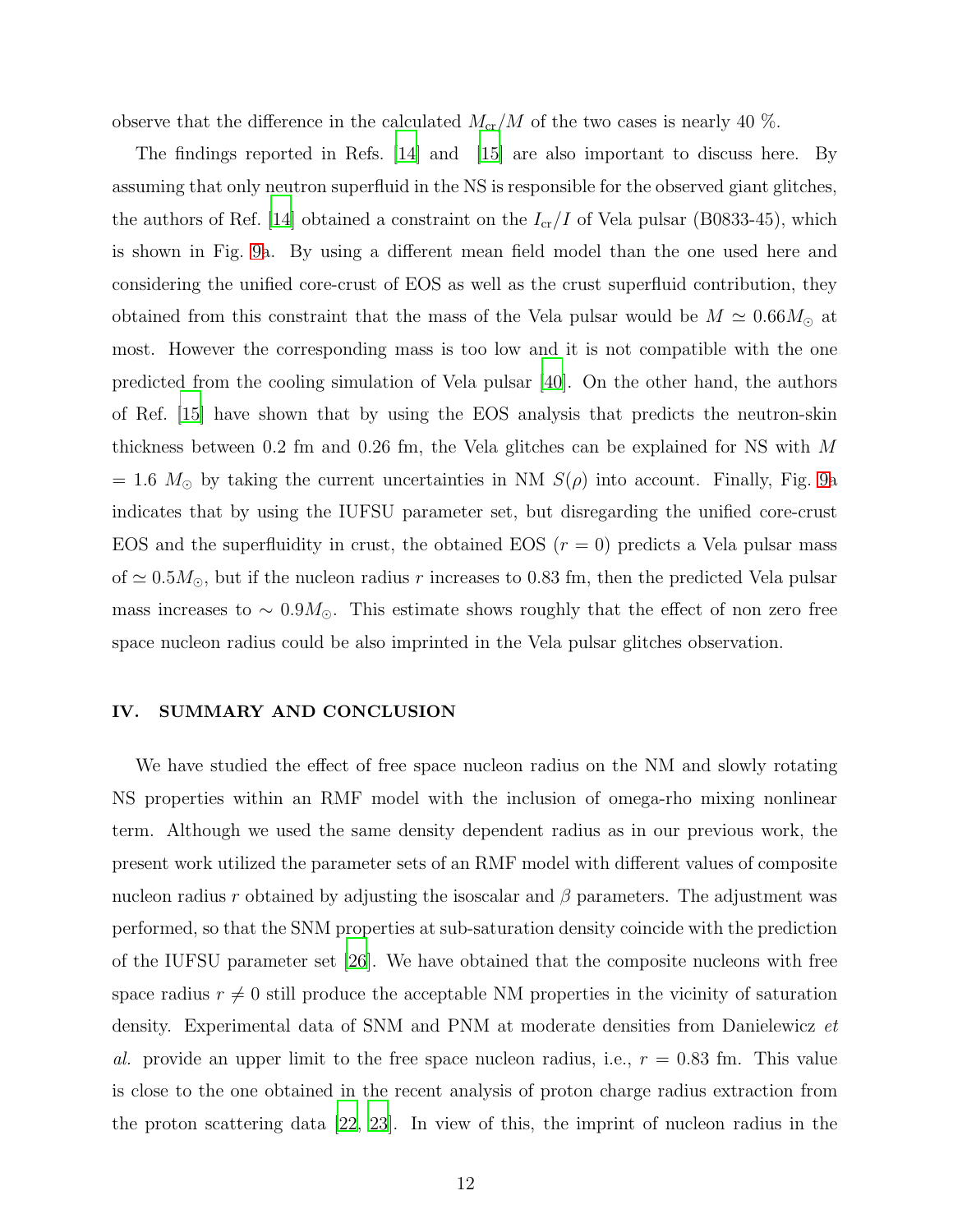NM could shed a new light on the proton radius puzzle. We have also found that the effect of free space nucleon radius can be imprinted in the canonical NS radius as well as in the moment of inertia and crust properties of NS. By using the nucleon radius  $r = 0.83$  fm we obtain a quite large canonical NS radius, i.e.,  $R_{1.4M_{\odot}} \approx 15.5$  km, whereas the corresponding impact on the moment of inertia I becomes sizable for  $r \gtrsim 0.7$  fm. In the crust properties, the effect starts to appear even at  $r \gtrsim 0.4$  fm. The latter could have an impact on the observation of Vela pulsar glitches.

#### ACKNOWLEDGMENT

The work of A.S. and T.M. was partly supported by the University of Indonesia.

- <span id="page-12-0"></span>[1] B. Kiziltan, A. Kottas, M. D. Yoreo, and S. E. Thorsett, Astrophys. J. 778, 66 (2013).
- <span id="page-12-1"></span>[2] P. B. Demorest, T. Pennucci, S. M. Ransom, M. S. E. Roberts , and J. W. T. Hessels, Nature 467, 1081 (2010).
- <span id="page-12-2"></span>[3] J. Antoniadis *et al.*, Science **340**, 6131 (2013).
- <span id="page-12-3"></span>[4] M. C. Miller, [arXiv:1312.0029](http://arxiv.org/abs/1312.0029) [astro-ph.He].
- [5] S. Bogdanov, Astrophys. J. 762, 96 (2013).
- [6] S. Guillot, M. Servillat, N. A. Webb, and R. E. Rutledge, Astrophys. J. 772, 7 (2013).
- [7] J. M. Lattimer and A. W. Steiner, [arXiv:1305.3242](http://arxiv.org/abs/1305.3242) [astro-ph.He].
- [8] D. A. Leahy, S. M. Morsink, and Y. Chou, Astrophys. J. 742, 17 (2011).
- [9] A. W. Steiner, J. M. Lattimer, and E. F. Brown, Astrophys. J. 722, 33 (2010).
- [10] A. W. Steiner, J. M. Lattimer, and E. F. Brown, Astrophys. J. Lett. 765, 5 (2013).
- [11] V. Suleimanov, J. Poutanen, M. Revnivtsev, and K. Werner, Astrophys. J. 742, 122 (2011).
- <span id="page-12-4"></span>[12] F.Ozel and P. Freire, Annu. Rev. Astron. Astrophys  $54$ ,  $401$  (2016).
- <span id="page-12-5"></span>[13] M. C. Miller and F. K. Lamb, Eur. Phys. J. A **52**, 63 (2016).
- <span id="page-12-6"></span>[14] T. Delsate, N. Chamel, N. Gürlebeck, A. F. Fantina, J. M. Pearson and C. Ducoin, Phys. Rev. D 94, 023008 (2016).
- <span id="page-12-7"></span>[15] J. Piekarewicz, F. J. Fattoyev, and C. J. Horowitz, Phys. Rev. C 90, 015803 (2014).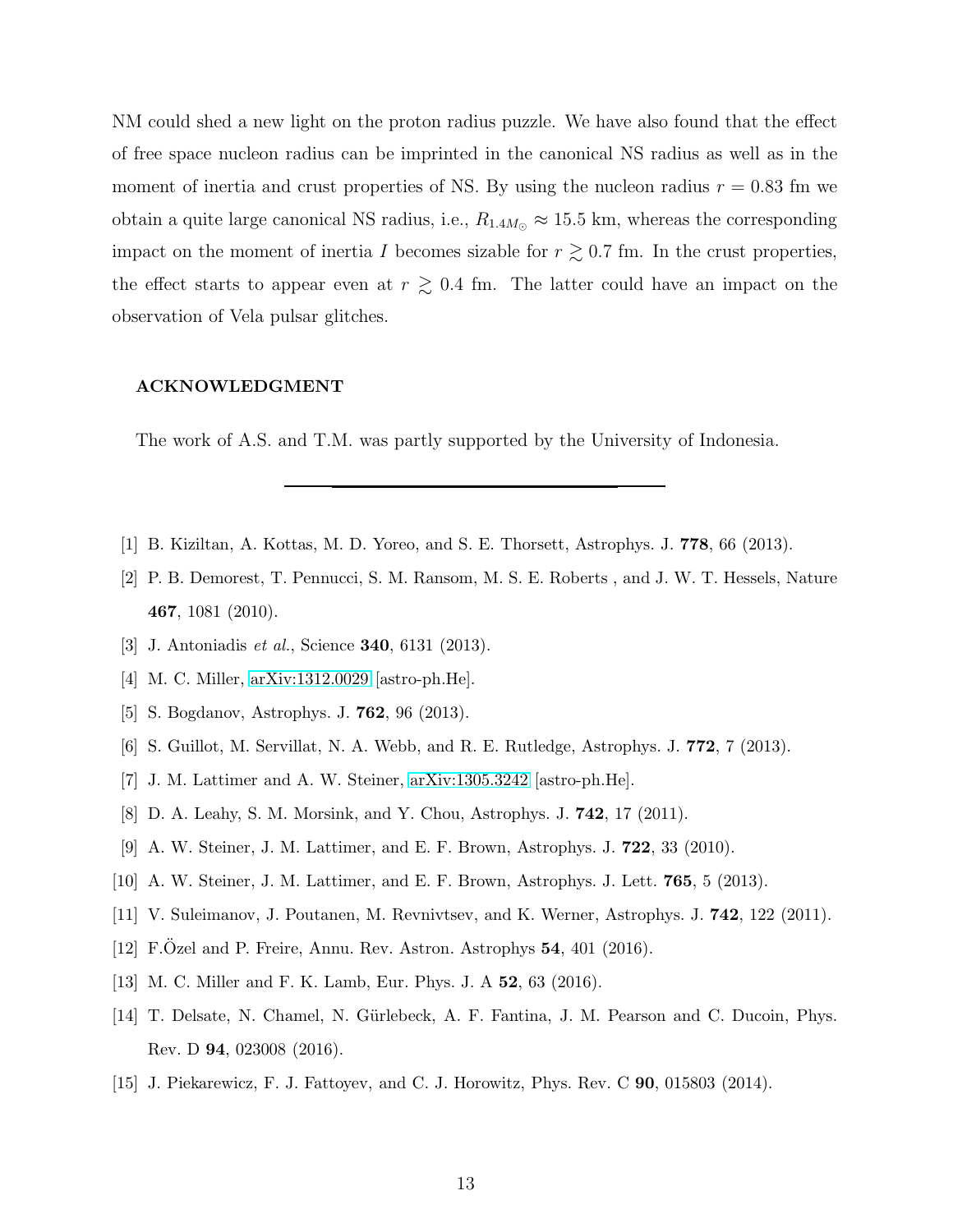- <span id="page-13-2"></span>[16] N. Alam, B. K. Agrawal, M. Fortin, H. Pais, C. Providência, Ad. R. Raduta, and A. Sulaksono, Phys. Rev. C 94, 052801(R) (2016).
- <span id="page-13-4"></span><span id="page-13-3"></span>[17] H. Pais, A. Sulaksono, B. K. Agrawal, and C. Providência, Phys. Rev. C 93, 045802 (2016).
- [18] M. Fortin, C. Providência, A. R. Raduta, F. Gulminelli, J. L. Zdunik, P. Haensel, and M. Bejger, Phys. Rev. C 94, 035804 (2016).
- <span id="page-13-6"></span><span id="page-13-5"></span>[19] C. A. Raithel, F. Ozel, and D. Psaltis, Phys. Rev. C  $93, 032801(R)$  (2016).
- [20] A. W. Steiner, S. Gandolfi, F. J. Fattoyev, and W. G. Newton, Phys. Rev. C 91, 015804 (2015).
- <span id="page-13-7"></span><span id="page-13-0"></span>[21] T. Mart and A. Sulaksono, Phys. Rev. C 87, 025807 (2013).
- [22] D. W. Higinbotham, A. A. Kabir, V. Lin, D. Meekins, B. Norum and B. Sawatzky, Phys. Rev. C 93, 055207 (2016).
- <span id="page-13-9"></span><span id="page-13-8"></span>[23] K. Griffioen, C. Carlson and S. Maddox, Phys. Rev. C 93, 065207 (2016).
- [24] H. Kouno, K. Koide, T. Mitsumori, N. Noda, A. Hasegawa and M. Nakano, Prog. Theor. Phys. 96, 191 (1996).
- <span id="page-13-10"></span><span id="page-13-1"></span>[25] D. H. Rischke, M. I. Gorenstein, H. Stöker and W. Greiner, Z. Phys. C  $51$ , 485 (1991).
- <span id="page-13-17"></span>[26] F. J. Fattoyev, C. J. Horowitz, J. Piekarewicz, and G. Shen, Phys. Rev. C 82, 055803 (2010).
- [27] P. Danielewicz, R. Lacey and W. G. Lynch, Science 298, 1592 (2002).
- <span id="page-13-16"></span>[28] A. Le Févre, Y. Leifels, W. Reisdorf, J. Aichelin, and Ch. Hartnack, Nucl. Phys. A 945, 112 (2016).
- <span id="page-13-19"></span>[29] R. Pohl *et al.*, Nature **466**, 213 (2010).
- <span id="page-13-20"></span>[30] A. Antognini *et al.*, Science **339**, 417 (2013).
- <span id="page-13-18"></span>[31] T. Krüger, I. Tews, K. Hebeler, and A. Schwenk, Phys. Rev. C 88, 025802 (2013).
- <span id="page-13-11"></span>[32] P. K. Panda, M. Bracco, M. Chiapparini, E. Conte and G. Krein, Phys. Rev. C 65, 065206 (2002).
- <span id="page-13-12"></span>[33] R. M. Aguirre and A. L. DePaoli, Phys. Rev. C 68, 055804 (2003).
- <span id="page-13-14"></span>[34] T. Miyatsu, S. Yamamuro, and K. Nakazato, Astrophys. J. 777, 4 (2013).
- <span id="page-13-13"></span>[35] A. Idrisy, B. J. Owen, and D. I. Jones, Phys. Rev. D 91, 024001 (2015).
- <span id="page-13-15"></span>[36] J. Carriere, C. J. Horowitz, and J. Piekarewicz, Astrophys. J. **593**, 463 (2003).
- <span id="page-13-22"></span>[37] B. G. Todd-Rutel and J. Piekarewicz, Phys. Rev. Lett. 95, 122501 (2005).
- <span id="page-13-21"></span>[38] G. A. Lalazissis, J. Konig, and P. Ring, Phys. Rev. C 55, 540 (1997).
- <span id="page-13-23"></span>[39] J. M. Lattimer and B. F. Schutz, Astrophys. J. 629, 979 (2005).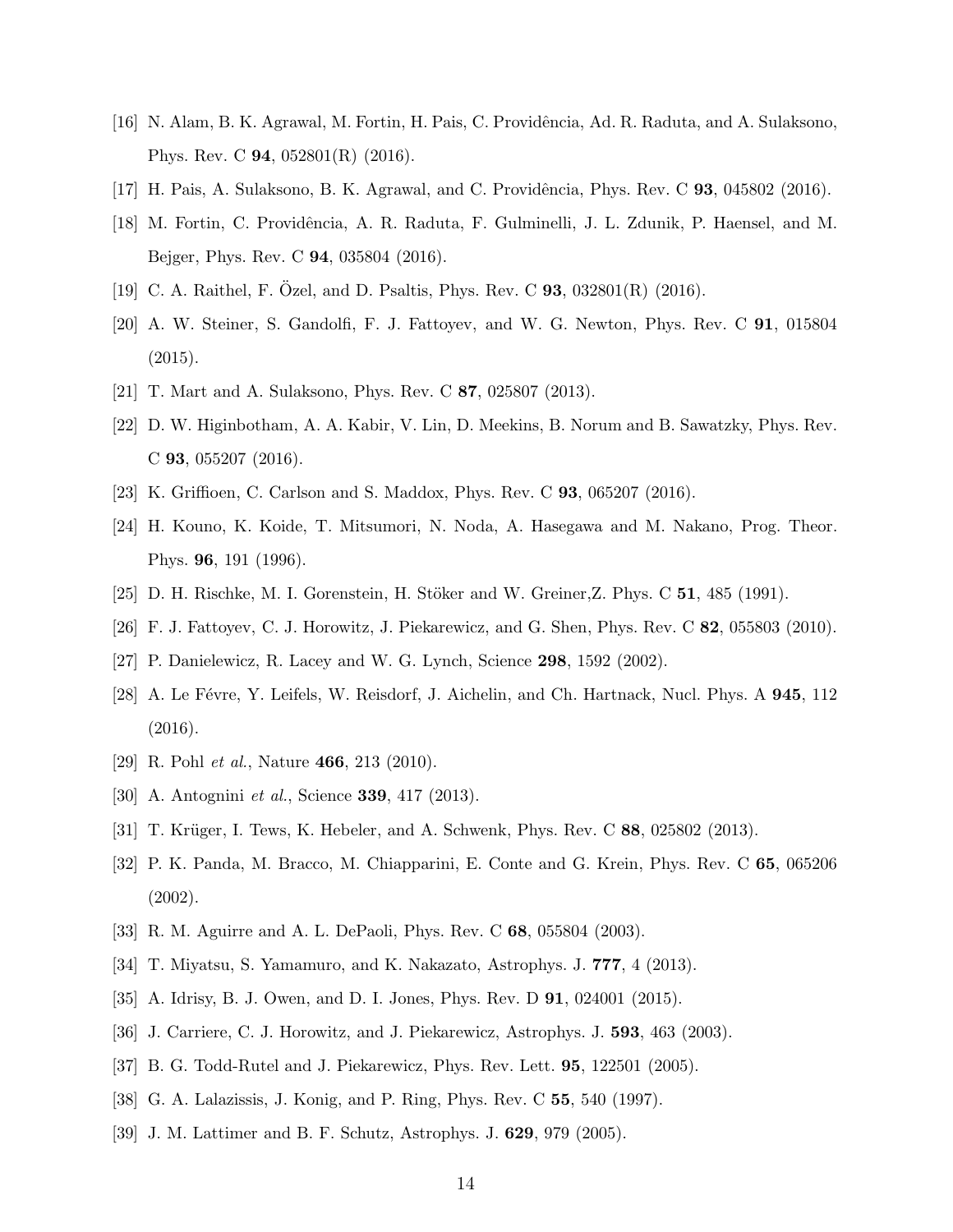

<span id="page-14-1"></span><span id="page-14-0"></span>FIG. 1: (Color online) Cutoff parameter  $\beta$  as a function of the free space nucleon radius. [40] A. Y. Pothekhin, J. A. Pons, and D. Page, Space Science Rev. **191**, 239 (2015).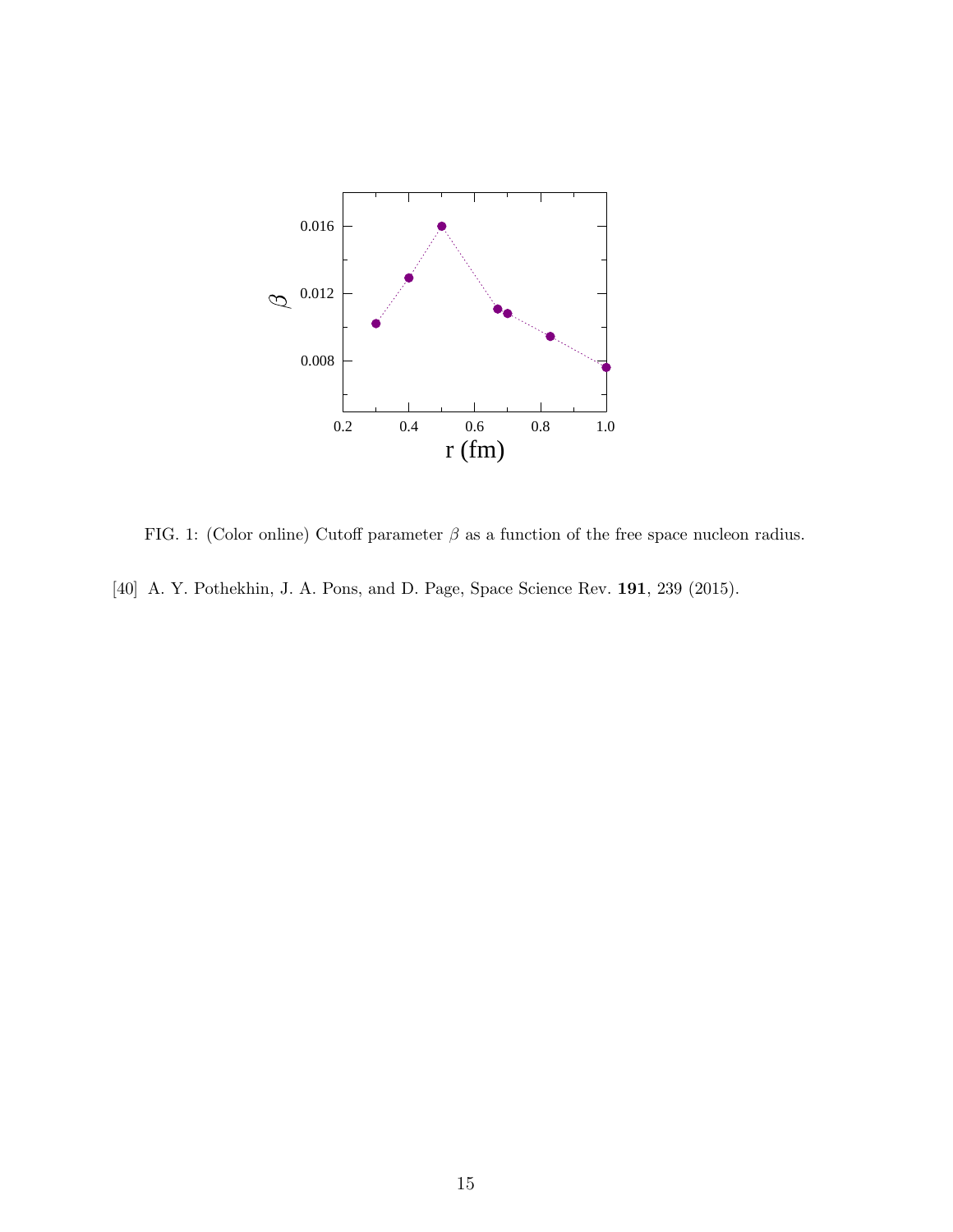

<span id="page-15-0"></span>FIG. 2: (Color online) (a) Pressure as a function of the ratio between nucleon and nuclear saturation densities. (b) Energy per particle as a function of the density around the normal density for the symmetric nuclear matter with different nucleon radii. Shaded area in (a) corresponds to the heavy-ion experimental data taken from Ref. [\[27](#page-13-17)]. The shaded area in the inset of (b) displays the constraint of nuclear matter EOS near twice the saturation density from the FOPI data [\[28\]](#page-13-16).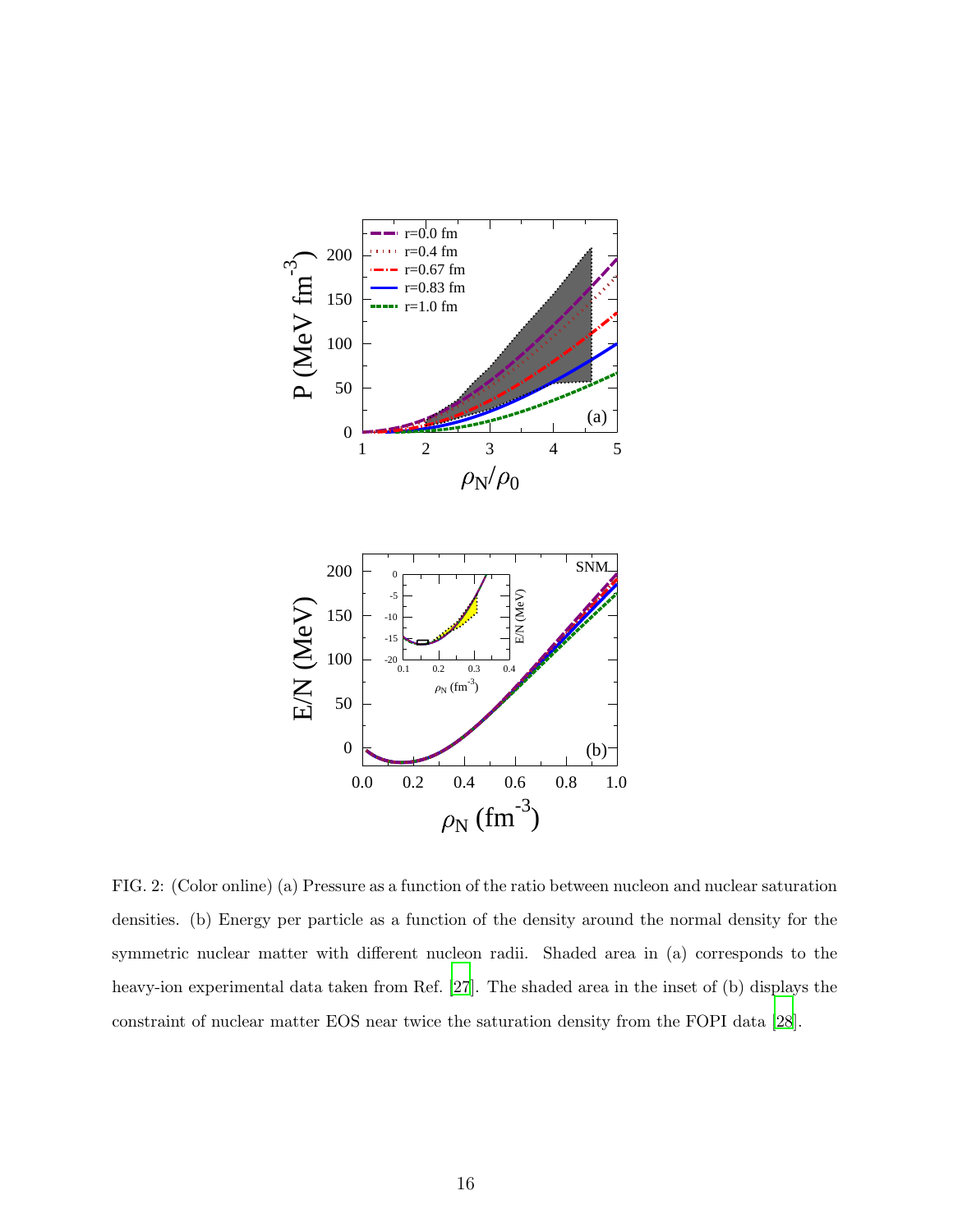

<span id="page-16-0"></span>FIG. 3: (Color online) (a) Pressure as a function of the ratio between nucleon and nuclear saturation densities. (b) Energy per particle as a function of the density at low density region for pure neutron matter with different nucleon radii. Shaded area in (a) corresponds to the heavy-ion experimental data based on soft and stiff symmetry energies taken from Ref. [\[27\]](#page-13-17), whereas shaded area in (b) exhibits the pure neutron matter result of Ref. [\[31\]](#page-13-18).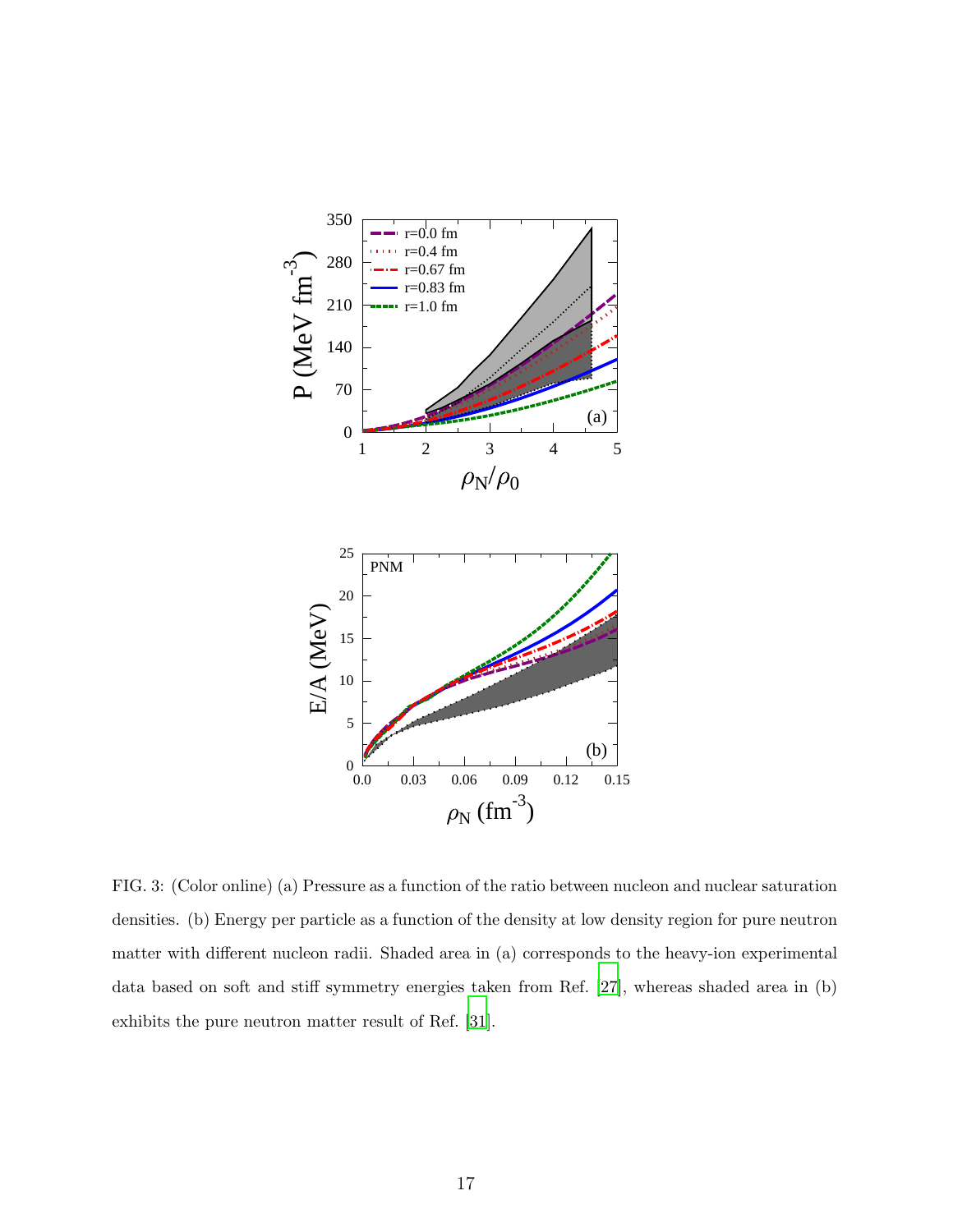

<span id="page-17-0"></span>FIG. 4: (Color online) (a) Neutron star matter EOS, (b) mass as a function of the central pressure, and (c) mass-radius relation of the NS. Horizontal shaded bands in (b) and (c) are the pulsar mass constraint from Ref. [\[3](#page-12-2)]. The circle, triangle, square, and diamond in (b) and (c) denote the points with the maximum mass.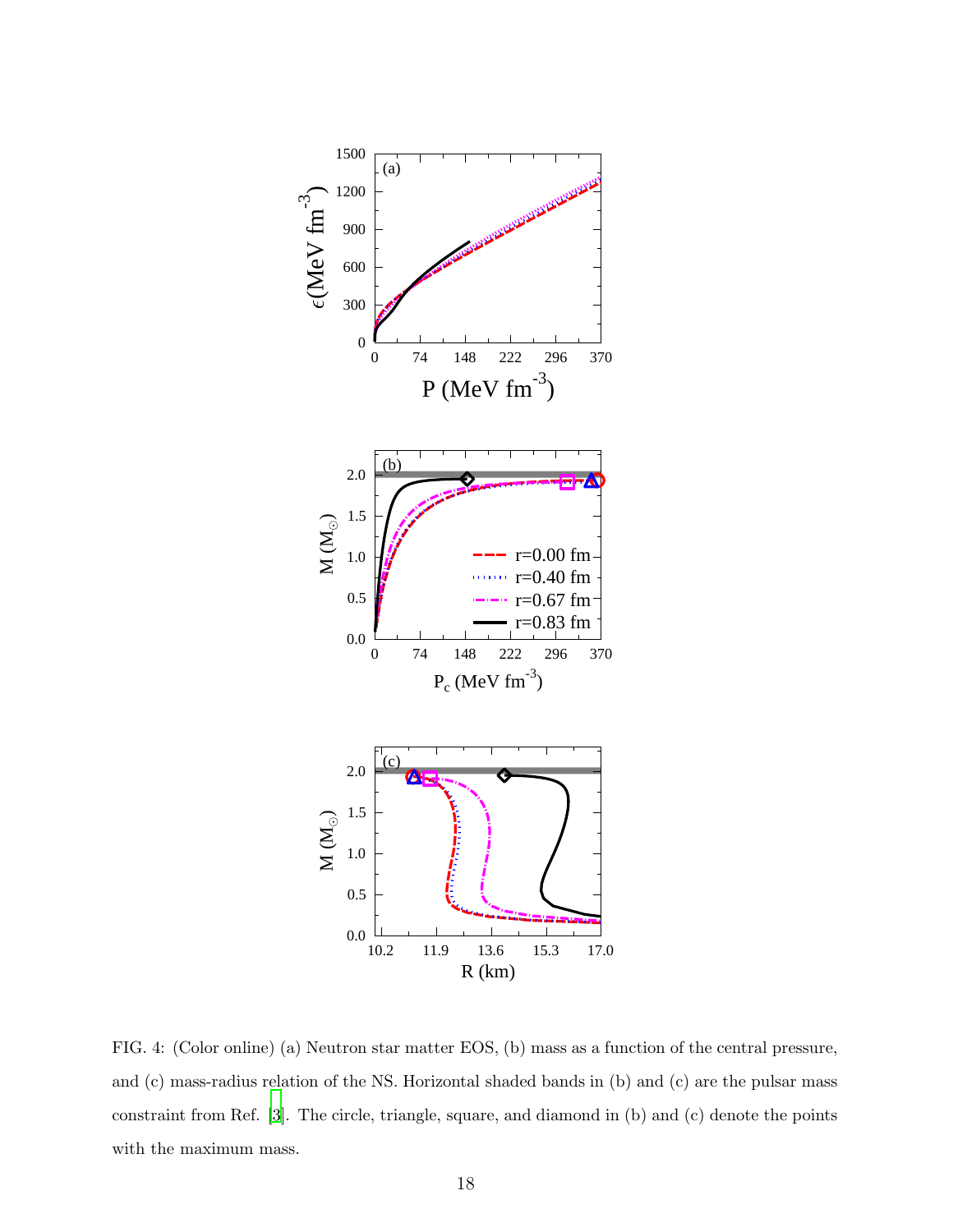

<span id="page-18-0"></span>FIG. 5: (Color online) (a) Neutron star matter EOS and (b) SNM EOS of the standard IUFSU [\[26](#page-13-1)], NL3 [\[38](#page-13-21)], and FSU [\[37\]](#page-13-22) parameter sets for comparison.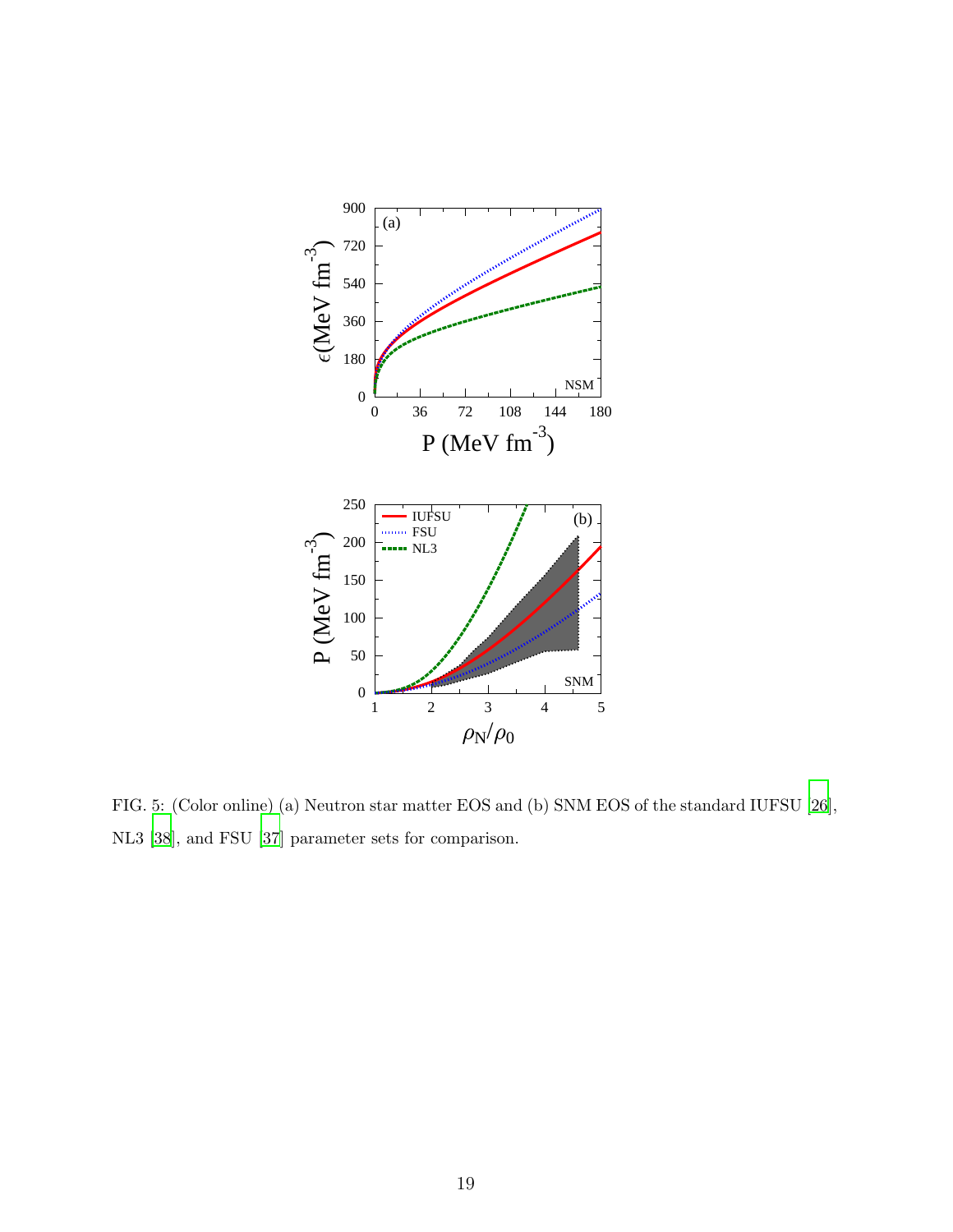

<span id="page-19-0"></span>FIG. 6: (Color online) The influence of  $\gamma$  on (a) NS matter EOS, (b) NS mass as a function of the central pressure, and (c) NS mass-radius relation for  $r = 0.67$  fm.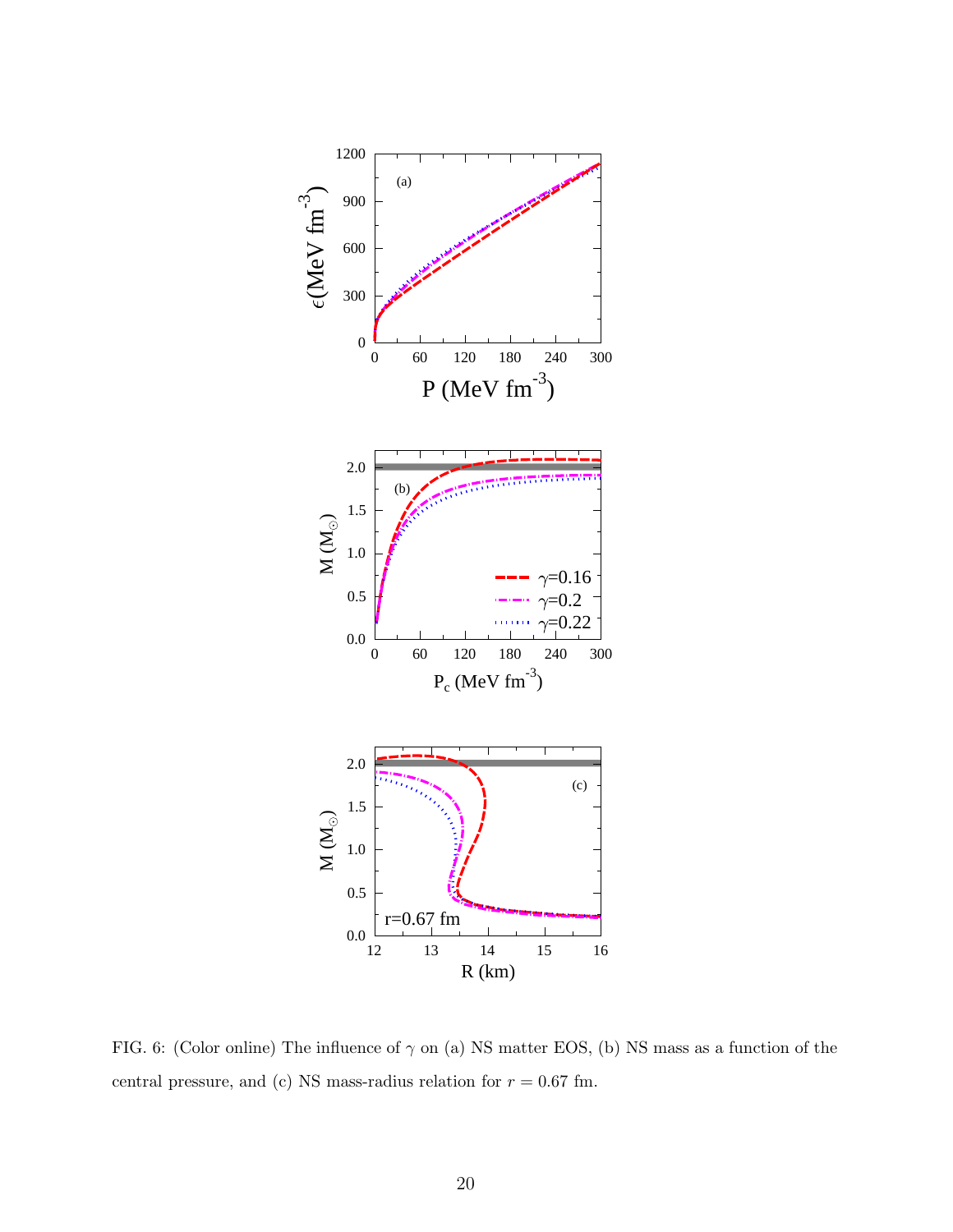

<span id="page-20-0"></span>FIG. 7: (Color online) The influence of  $\gamma$  on (a) NS matter EOS, (b) NS mass as a function of the central pressure, and (c) NS mass-radius relation for  $r = 0.83$  fm.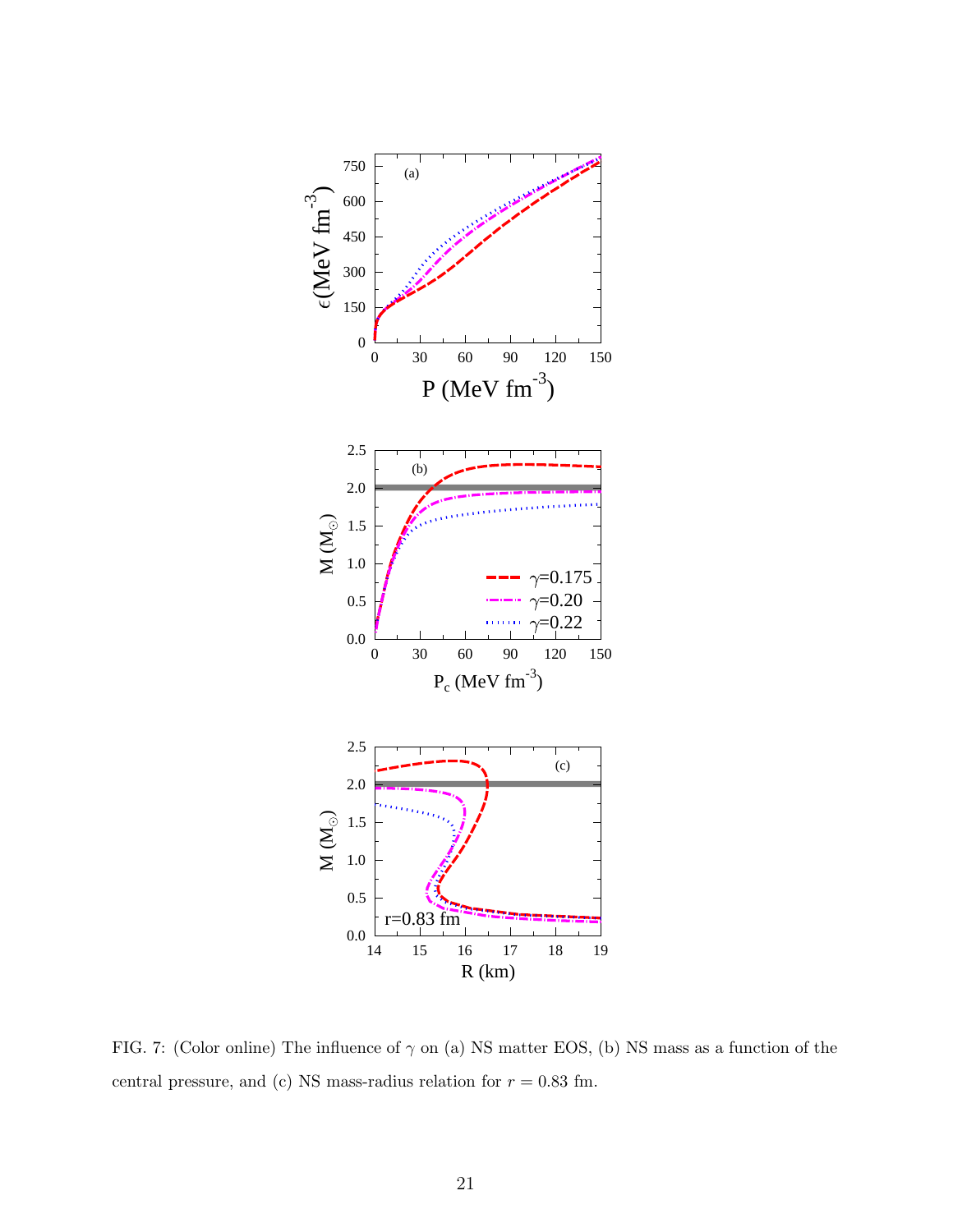

<span id="page-21-0"></span>FIG. 8: (Color online) (a) Moment of inertia as a function of NS mass, (b) the predicted radius of canonical NS and the maximum NS mass as a function of the nucleon radius, and (c) the NS moment of inertia as a function the NS radius for  $M = 1.338M_{\odot}$ . Shaded region in (c) exhibits the approximated range of the moment of inertia obtained by Lattimer and Schutz [\[39](#page-13-23)] for  $M = 1.338M_{\odot}$ . Note that in (b) the results obtained for  $M = 1.338M_{\odot}$  and  $M = 1.4M_{\odot}$  are coincident.